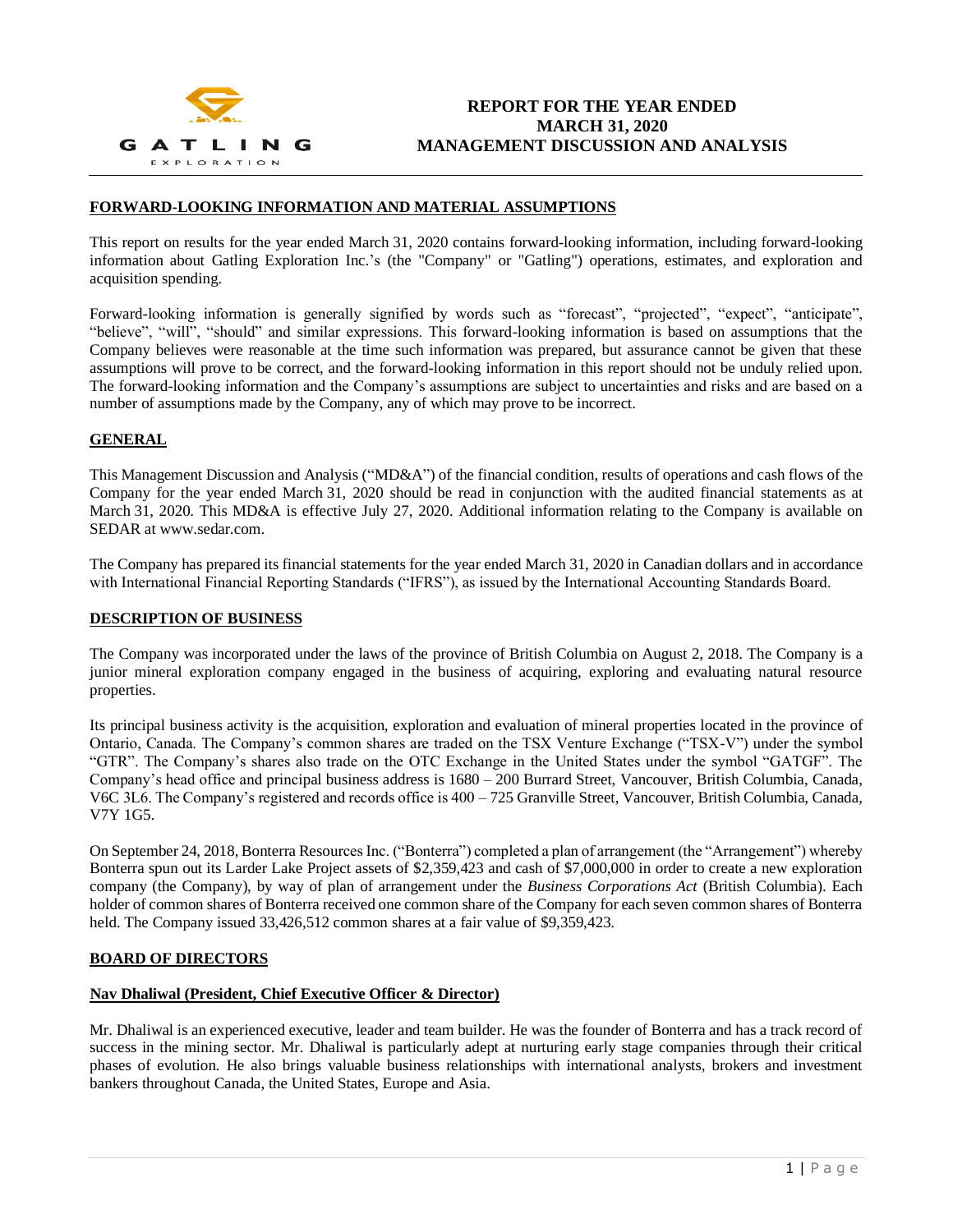

## **Peter Damouni (Chairman of the Board)**

Mr. Damouni has over 17 years of experience in senior executive positions in investment banking and capital markets, with expertise in mining and oil and gas. Throughout his career, Mr. Damouni has worked on and led equity and debt financings valued at over \$5 billion for companies at different stages from exploration, to development, permitting and construction, to production. He has comprehensive experience in equity financing, restructuring, and mergers and acquisitions. Mr. Damouni is a graduate of McGill University, Canada. He is a Canadian and British citizen, residing in the United Kingdom.

#### **Richard Boulay, B.Sc.**

Mr. Boulay has over 40 years of experience in the exploration and mining industries in Canada and internationally, including 15 years of mining and infrastructure financing experience gained with Bank of Montreal, Royal Bank of Canada and Bank of Tokyo. He has extensive experience in the management and financing of public companies in Canada and the United States. He is also a director of Pacton Gold Inc.

## **Carrie Cesarone**

Ms. Cesarone has worked in the public company sector for 30 years. She worked as a paralegal for well-known Vancouver securities lawyers for 11 years and following that, has worked as an independent contractor for both public and private companies for the past 13 years. She has served as a director, Corporate Secretary and CFO for a number of listed companies and continues to serve as Corporate Secretary for Pacton Gold Inc. and BlueBird Battery Metals Inc. Ms. Cesarone holds a Bachelor of Arts degree from Simon Fraser University.

### **Jason Billan**

Mr. Billan is a seasoned strategy, corporate development and valuation professional with an accelerating career in the mining industry. Following the completion of an MBA at the Richard Ivey School of Business at the University of Western Ontario in 2009, he spent approximately three years in equity research covering the precious metal sector, at Salman Partners Inc. and RBC Capital Markets, with a coverage universe ranging from small to large caps. In 2012, he joined Nevsun Resources Ltd. as the sole Corporate Development professional reporting into the senior executive team through its acquisition in late 2018. Mr. Billan is currently Senior Financial Analyst at Wheaton Precious Metals International and brings a strong network of corporate and institutional representatives in the mining industry to support Gatling's objectives.

#### **Peter Dickie**

Mr. Dickie has over 35 years of experience in the public and private corporate environment, with over 25 years spent in management positions. He is the former President, CEO and director of NioCorp Developments Ltd., a company developing the largest super-alloy mineral deposit in North America (niobium, titanium and scandium). During his six years with NioCorp, Mr. Dickie developed key relationships with property owners and all levels of government in the project area, built a team of internationally recognized senior executives, raised tens of millions of dollars and graduated the company to the TSX. During this time, NioCorp's market capitalization grew from under \$5 million to over \$200 million.

### **Jody Dahrouge, P.Geo.**

Mr. Dahrouge is a senior geologist and President of Dahrouge Geological Consulting Ltd., a geological services company established in 1998, that provides consulting services to a broad range exploration and mining companies worldwide. He is a professional geologist (Alberta) and holds Bachelor of Science degrees in geology and computing science, both from the University of Alberta. Mr. Dahrouge is also the President of DG Resource Management Ltd., a project generator which has identified, acquired and advanced a number of gold projects throughout North America. He has also been a director of several public companies exploring for and advancing gold projects throughout the Americas.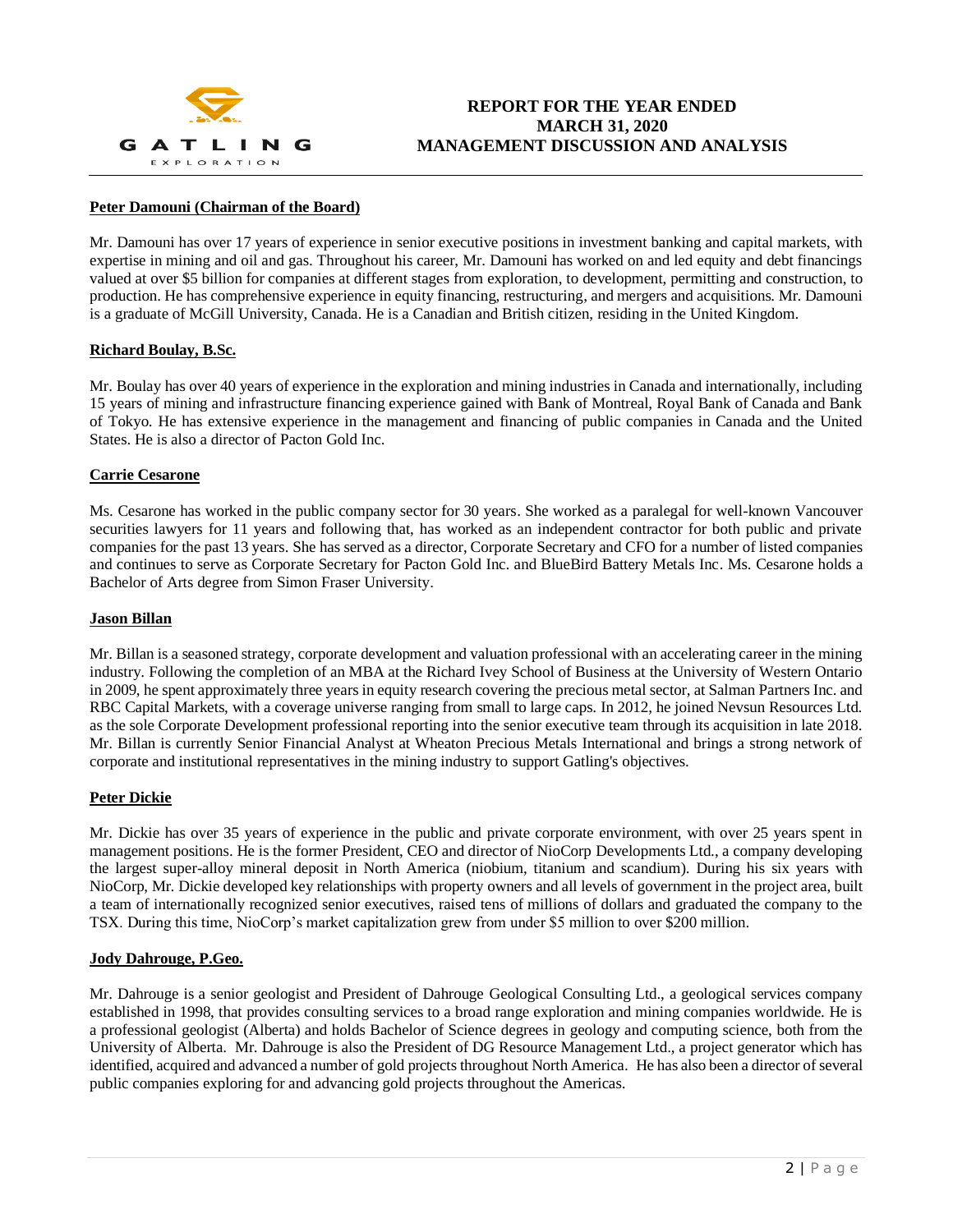

## **BUSINESS OF THE COMPANY**

Gatling is a Canadian gold exploration company focused on resource development at the Larder Lake Project, a high-grade gold deposit located in the prolific Abitibi greenstone belt.

In early March 2020, there was a global outbreak of coronavirus (COVID-19) that has resulted in changes in global supply and demand of certain mineral and energy products. These changes, including a potential economic downturn and any potential resulting direct and indirect negative impact to the Company cannot be determined, but they could have a prospective material impact to the Company's project exploration activities, cash flows and liquidity.

The Company's corporate offices were closed in March 2020 as a precaution. Safety protocols have been implemented, and the corporate offices have only re-opened in a limited capacity as of the date of this MD&A. The Company has conducted minimal exploration work since March 2020, but intends to resume exploration in August 2020, subject to any guidance from provincial and federal governments. The Company continues to monitor the situation. To date, the Company has not applied for any assistance related to COVID-19 from the provincial or federal governments.

The exploration program resuming in August 2020 includes drilling on the Company's Larder Lake Project. The 13,000 meter ("m"), multi-phase program will target all three high-grade deposits along the 4.5 kilometer trend, as well as following up at the Kir Vit prospect, where the Company's first program hit mineralization in 13 out of 16 holes and discovered two new gold trends.



## **GATLING EXPLORATION PROJECT – LARDER LAKE, ONTARIO**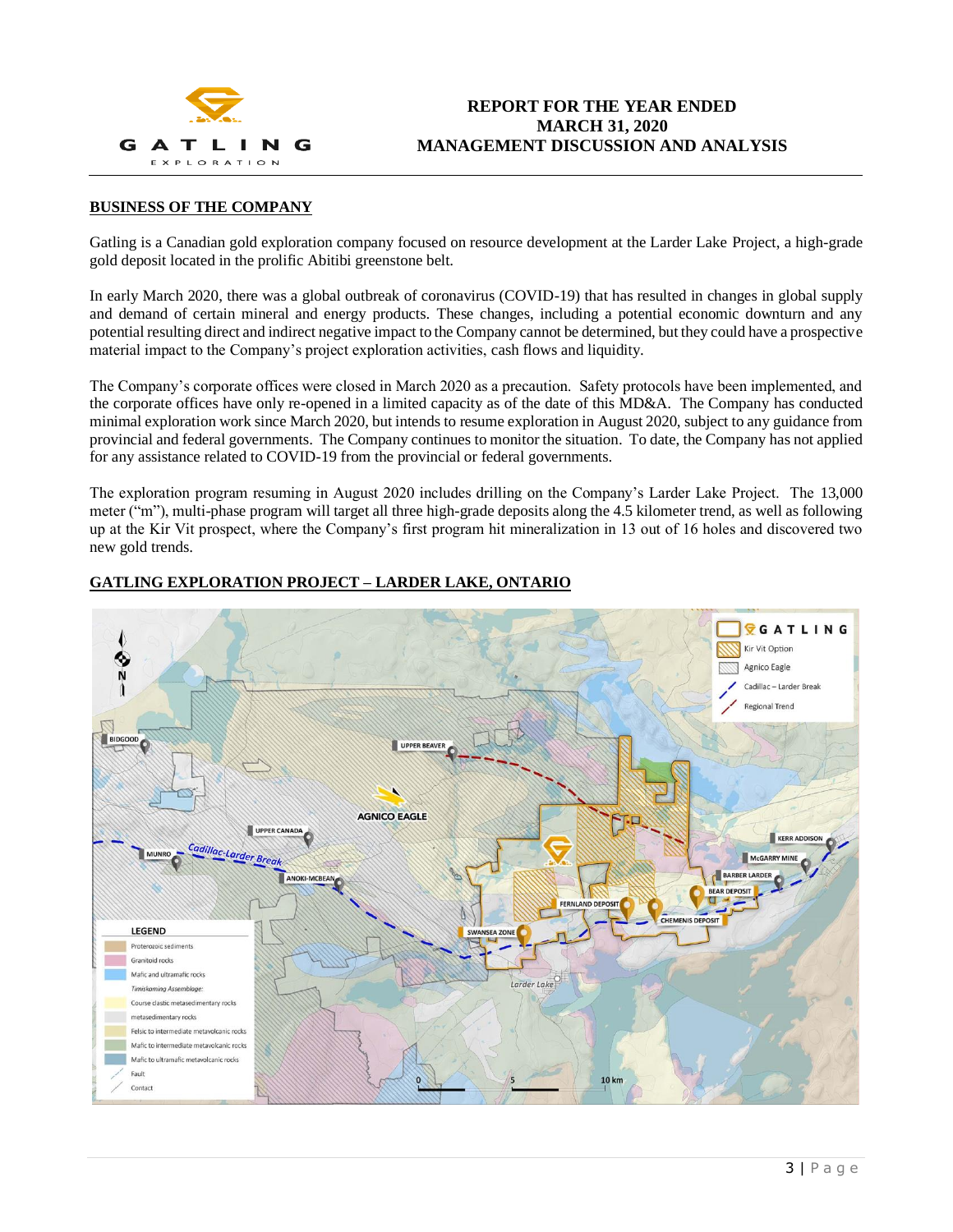

The Larder Lake Project is located in northern Ontario, 35 kilometres ("km") east of Kirkland Lake and 6 km west of Virginiatown. The property hosts the Bear, Cheminis and Fernland gold deposits that extend along 10 km of the Cadillac-Larder break between Kirkland Lake and Virginiatown. It is positioned 7 km west of the Kerr Addison Mine, which produced 11 million ounces of gold. All parts of the Larder Lake Property are accessible by truck or all-terrain vehicle on non-serviced roads and trails.

On September 24, 2018, as part of the Arrangement, the Company received a 100% interest in the Larder Lake Project. A portion of the project includes a 1.5% net smelter return royalty ("NSR"), of which 1% may be repurchased, at any time, by the Company for \$750,000.

The Arrangement was deemed to be a purchase of an asset. As such, IFRS 2 *Share-based Payments* was used to determine fair value of the assets acquired. As the fair value of the assets given up to acquire the assets was more readily available, the Company valued the acquisition using the fair value of shares issued of \$0.28 per share. On September 24, 2018, the fair value of the assets acquired and liabilities assumed from Bonterra were as follows:

|                                                                                     |     | Amount      |
|-------------------------------------------------------------------------------------|-----|-------------|
| Consideration provided (fair value of 33,426,512 common shares at \$0.28 per share) | S   | 9,359,423   |
| Allocated to net assets acquired:                                                   |     |             |
| Cash transferred from Bonterra                                                      |     | (7,000,000) |
| Fair value of Larder Lake Project acquired                                          |     | (2,359,423) |
|                                                                                     | \$. |             |

Fair value of \$2,359,423 was allocated to the project and expensed for the period as exploration and evaluation costs.

On April 1, 2019, the Company entered into an assignment and assumption agreement to acquire the Kir Vit claim package in Ontario. Under the terms of the agreement, the Company took assignment of a January 2017 underlying agreement between the vendor and certain parties that originally staked the claims comprising Kir Vit (the "stakers"). In consideration of the assignment, the Company issued 1,750,000 common shares to the vendor.

On July 9, 2019, the Company exercised the option in the underlying agreement and paid \$250,000 to the stakers. Pursuant to the terms of the assignment and assumption agreement, the vendor was granted a 0.5% NSR. The stakers retain a 2% NSR, of which the Company may repurchase one-half (1%) for \$1,000,000. If the Company announces a production decision, a \$4,000,000 payment is due to the vendor and a \$250,000 payment is due to the stakers.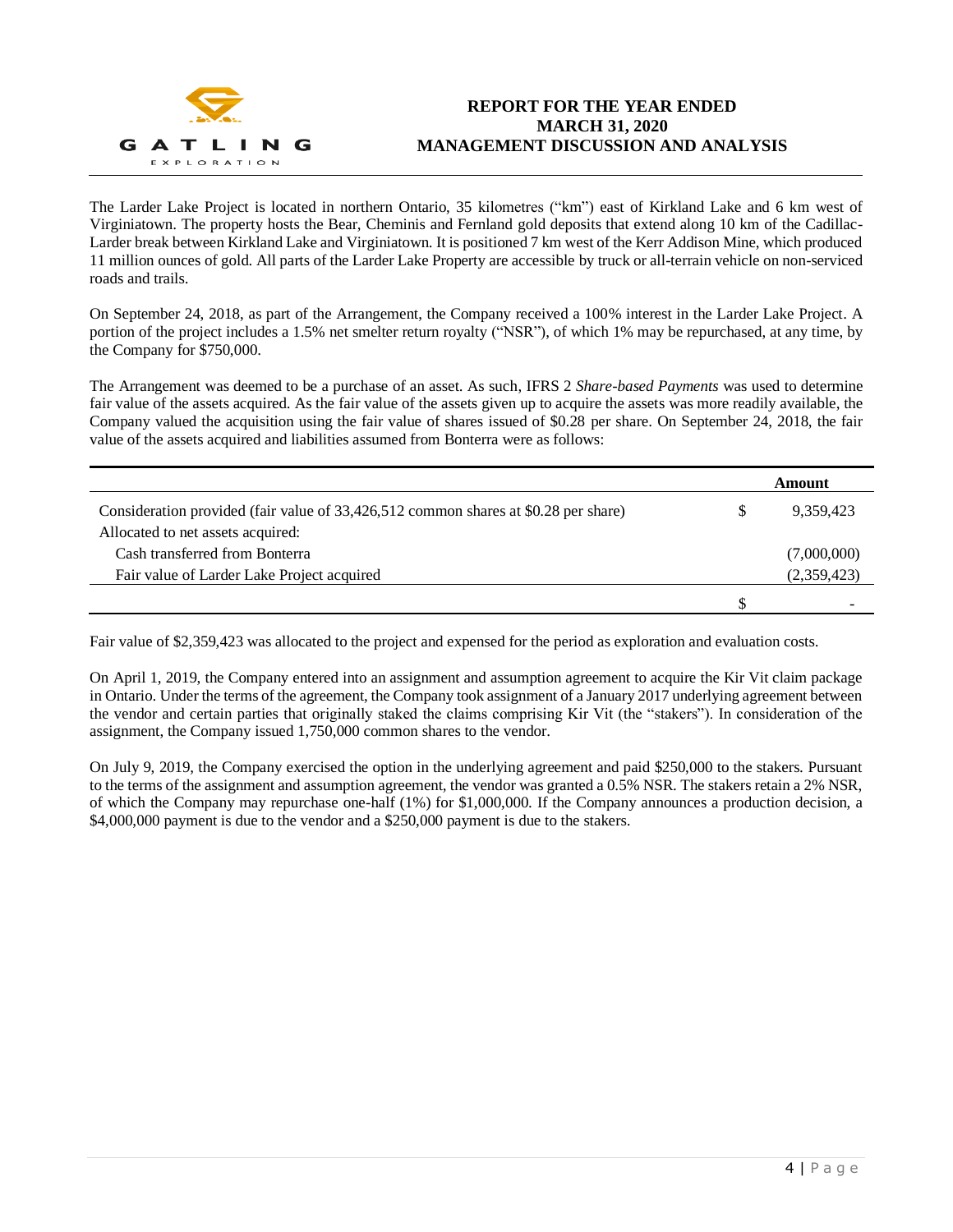

Summaries of exploration and evaluation expenditures for the year ended March 31, 2020 and 241 days ended March 31, 2019 are as follows:

| Year Ended March 31, 2020                            | <b>Larder Lake</b><br>Project |
|------------------------------------------------------|-------------------------------|
| <b>Acquisition Costs</b>                             |                               |
| Acquisition costs                                    | \$<br>845,000                 |
| Claim costs                                          | 101,022                       |
| <b>Total Acquisition Costs</b>                       | 946,022                       |
| <b>Property Exploration Costs</b>                    |                               |
| Assays and geochemistry                              | 812,462                       |
| Camp and other costs                                 | 430,497                       |
| Depreciation                                         | 6,216                         |
| Drilling                                             | 4,302,870                     |
| Geochemical                                          | 3,205                         |
| Geological                                           | 703,850                       |
| Geophysics                                           | 64,208                        |
| Travel and transport                                 | 79,754                        |
| <b>Total Exploration Costs</b>                       | 6,403,062                     |
| <b>Total Exploration and Evaluation Expenditures</b> | \$<br>7,349,084               |
| 241 Days Ended March 31, 2019                        | <b>Larder Lake</b><br>Project |
| <b>Acquisition Costs</b>                             |                               |
| Fair value of Larder Lake Project acquired           | \$<br>2,359,423               |
| Claim costs                                          | 41,751                        |
| <b>Total Acquisition Costs</b>                       | 2,401,174                     |
| <b>Property Exploration Costs</b>                    |                               |
| Assays and geochemistry                              | 16,038                        |
| Camp and other costs                                 | 26,605                        |
| Drilling                                             | 403,968                       |
| Geological                                           | 294,346                       |
| Travel and transport                                 | 2,772                         |
| <b>Total Exploration Costs</b>                       | 743,729                       |
| <b>Total Exploration and Evaluation Expenditures</b> | \$<br>3,144,903               |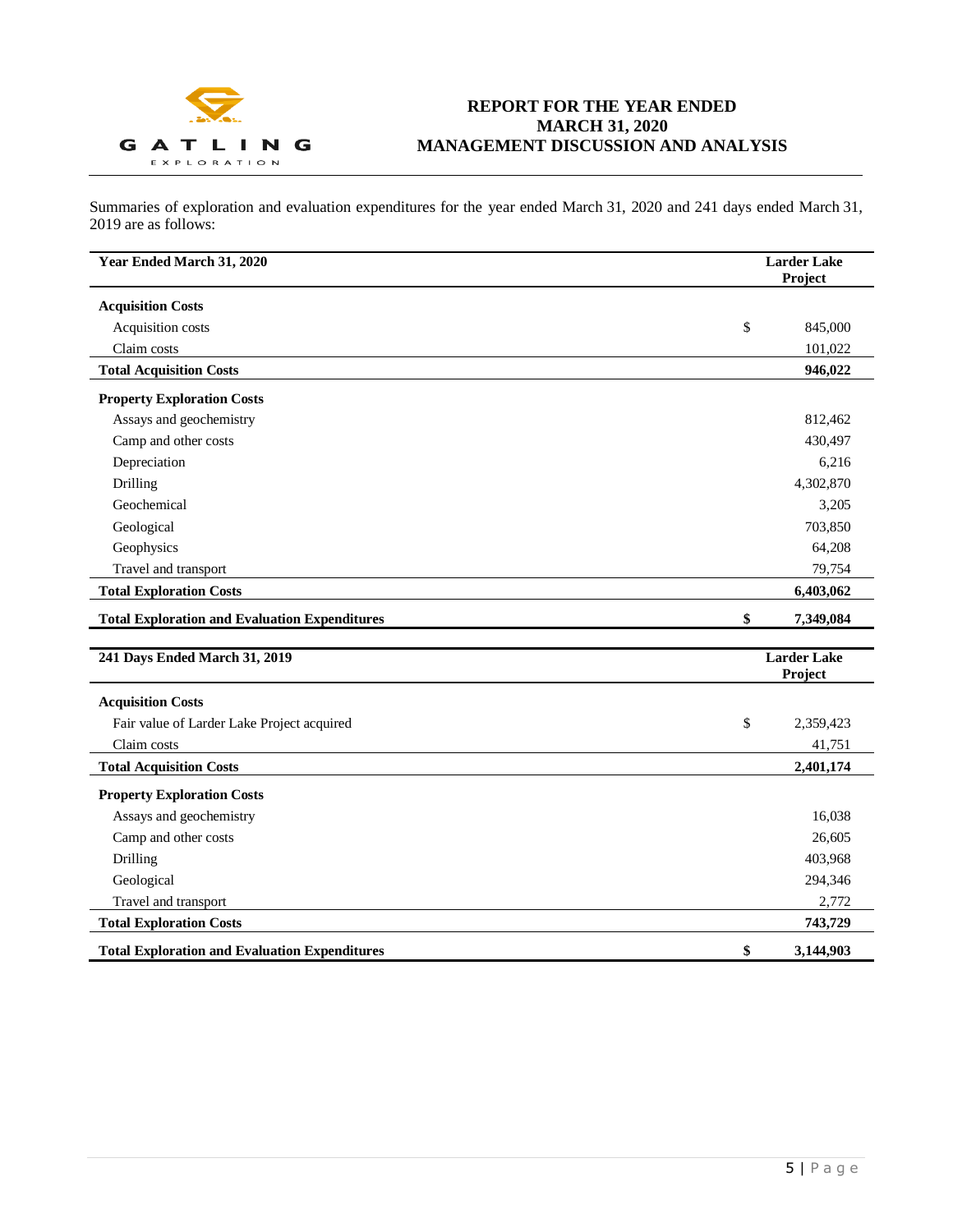

During 2019, the Company commenced a 13,500 m diamond drill program at the Larder Lake Project. On April 25, 2019, the Company announced drill results on its first three holes as follows:

| Hole ID          | From $(m)$ | To(m) | Length $(m)$ | Au $(g/t)$ | Zone                                 |
|------------------|------------|-------|--------------|------------|--------------------------------------|
| GTR-19-001A      | 815.0      | 820.0 | 5.0          | 1.0        | North Carbonate Gold Zone<br>"NCGZ") |
| <i>Including</i> | 816.0      | 817.0 | 1.0          | 1.9        | <b>NCGZ</b>                          |
| and Including    | 818.0      | 819.0 | 1.0          | $1.4\,$    | <b>NCGZ</b>                          |
|                  | 890.0      | 891.0 | 1.0          | 3.4        | <b>Ultramafics</b>                   |
|                  | 933.5      | 934.5 | 1.0          | 2.3        | <b>South Volcanics</b>               |
|                  |            |       |              |            |                                      |
| GTR-19-002       | 825.0      | 830.0 | 5.0          | 1.3        | NCGZ/Ultramafics                     |
| <b>Including</b> | 826.4      | 827.0 | 0.6          | 5.9        | NCGZ/Ultramafics                     |
|                  | 846.0      | 847.0 | 1.0          | 2.2        | <b>Ultramafics</b>                   |
|                  | 851.0      | 852.0 | 1.0          | 2.9        | <b>Ultramafics</b>                   |
|                  | 925.0      | 927.0 | 2.0          | 0.6        | South Volcanics                      |
|                  |            |       |              |            |                                      |
| GTR-19-003       | 797.0      | 803.1 | 6.1          | 20.7       | NCGZ/Graphitic Zone                  |
|                  | 808.0      | 815.0 | 7.8          | 6.6        | NCGZ/Graphitic Zone                  |
|                  | 821.0      | 822.0 | 1.0          | 3.2        | <b>Ultramafics</b>                   |
|                  | 967.2      | 968.8 | 1.6          | 1.9        | <b>South Volcanics</b>               |

On May 14, 2019, the Company announced drill results from its first wedge drill hole as follows:

| <b>Hole ID</b>     | From (m) | To(m) | Length $(m)$ | Au $(g/t)$ | Zone       |
|--------------------|----------|-------|--------------|------------|------------|
| <b>GTR-19-004W</b> | 782.0    | 790.0 | $8.0\,$      | 10.8       | North      |
|                    | 919.0    | 920.0 | 0.1          | 1.2        | South Flow |

On June 13, 2019, the Company announced the commencement of a summer field exploration program at the Larder Lake Project. Phase one activity will include surface mapping and sampling. Phase two will comprise outcrop testing and drilling on the new Kir Vit zone.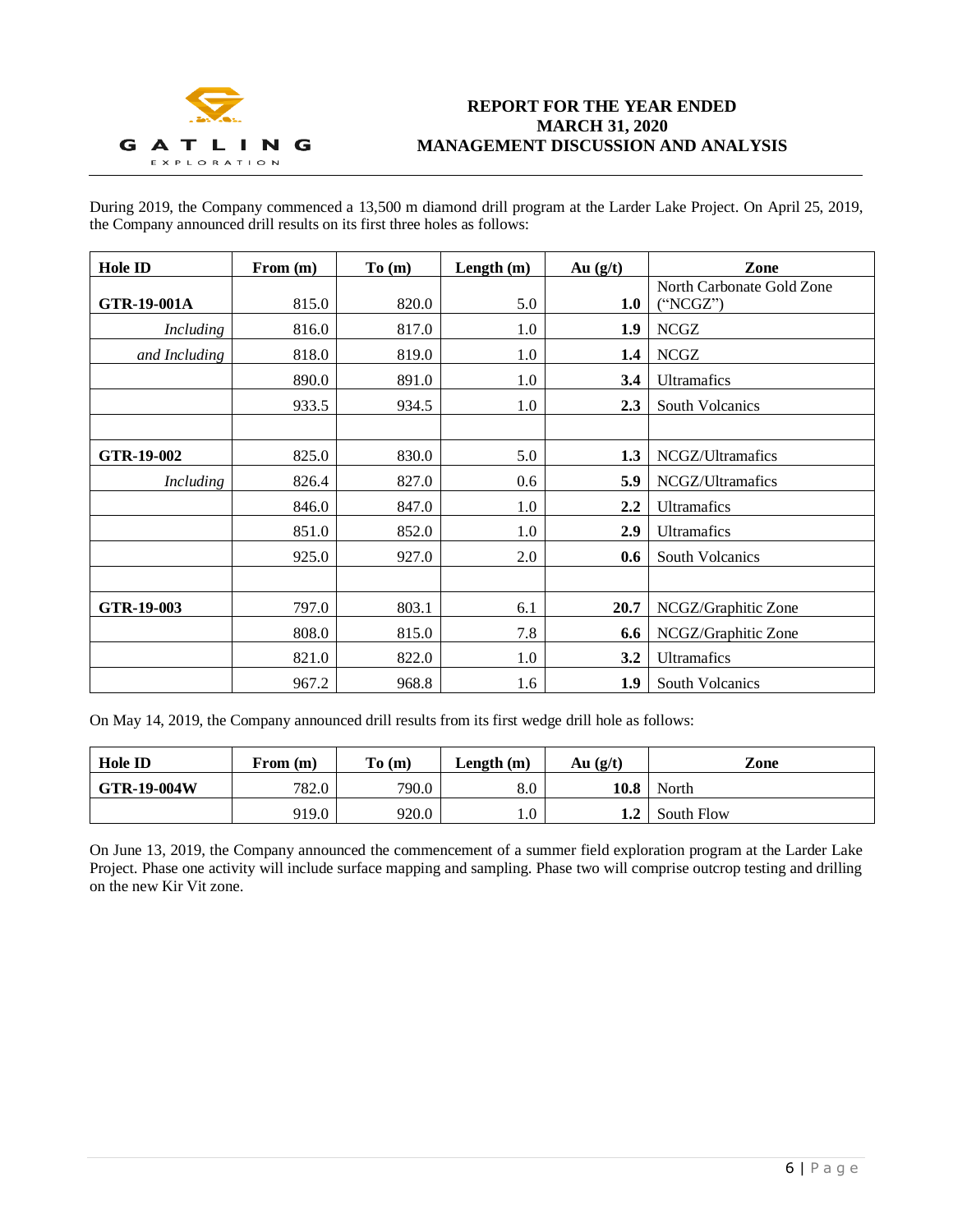

| On July 23, 2019, the Company announced drill results as follows: |  |
|-------------------------------------------------------------------|--|
|-------------------------------------------------------------------|--|

| <b>Hole ID</b>     | From $(m)$ | To(m) | Length $(m)$ | Au $(g/t)$ | Zone                      |
|--------------------|------------|-------|--------------|------------|---------------------------|
| GTR-19-005W2       | 788.0      | 793.0 | 5.0          | 12.7       | North                     |
|                    | 810.1      | 815.0 | 4.9          | 2.5        | <b>Ultramafics</b>        |
|                    | 917.0      | 918.0 | 1.0          | 1.0        | South Flow                |
|                    |            |       |              |            |                           |
| <b>GTR-19-006A</b> | 750.5      | 753.5 | 3.0          | 9.7        | North                     |
|                    | 770.6      | 772.0 | 1.4          | 1.3        | <b>Ultramafics</b>        |
|                    | 871.0      | 975.0 | 4.0          | 8.5        | <b>Altered South Flow</b> |
|                    | 879.0      | 882.0 | 3.0          | 1.2        | South Flow                |

On August 21, 2019, the Company announced drill results from its initial program on the Cheminis deposit as follows:

| Hole ID       | From $(m)$ | To(m) | Length $(m)$ | Au $(g/t)$ | Zone              |
|---------------|------------|-------|--------------|------------|-------------------|
| GTR-19-008    | 24.5       | 29.0  | 4.5          | 1.0        | South Flow Zone C |
| Including     | 24.5       | 27.0  | 2.5          | 1.5        | South Flow Zone C |
| and Including | 26.0       | 27.0  | 1.0          | 3.1        | South Flow Zone C |
|               |            |       |              |            |                   |
| GTR-19-0010   | 43.0       | 48.0  | 5.0          | 12.3       | South Flow Zone A |
| Including     | 45.0       | 48.0  | 3.0          | 18.1       | South Flow Zone A |
|               |            |       |              |            |                   |
| GTR-19-0011   | 24.0       | 25.0  | 1.0          | 1.0        | South Flow Zone A |
|               | 51.0       | 53.0  | 2.0          | 1.3        | South Flow Zone A |
|               | 142.0      | 143.0 | 1.0          | 1.6        | South Flow Zone A |

On September 6, 2019, the Company announced drill results from the Bear deposit as follows:

| <b>Hole ID</b> | From $(m)$ | To(m) | Length $(m)$ | Au $(g/t)$ | Zone       |
|----------------|------------|-------|--------------|------------|------------|
| GTR-19-009     | 811.0      | 816.0 | 5.0          | 10.6       | North      |
|                | 916.0      | 917.0 | $1.0\,$      | 1.2        | South Flow |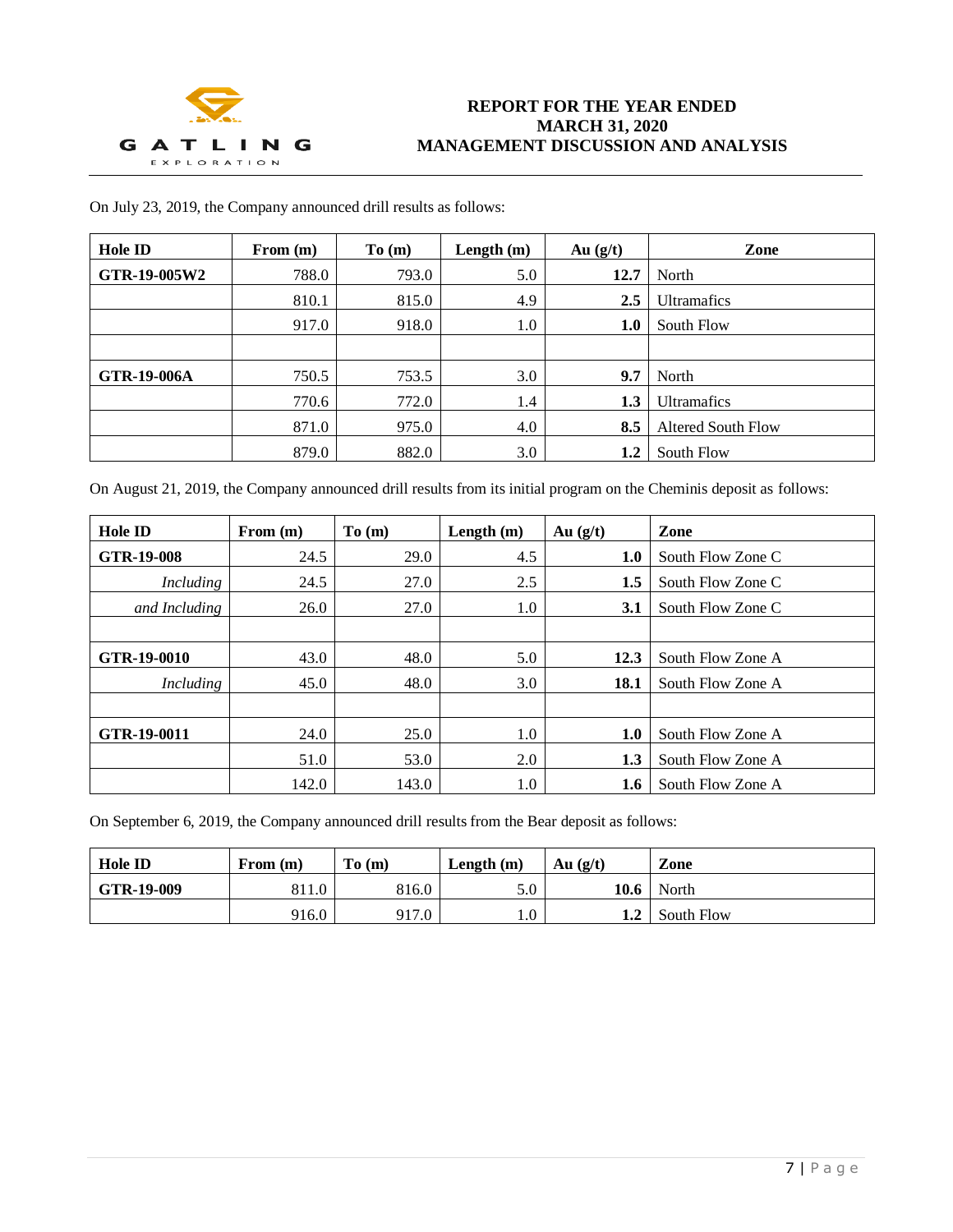

On October 15, 2019, the Company announced drill results from the Cheminis and Bear deposits as follows:

| <b>Hole ID</b> | From $(m)$ | To(m) | Length $(m)$ | Au $(g/t)$ | Zone       |
|----------------|------------|-------|--------------|------------|------------|
| GTR-19-017     | 910.0      | 946.8 | 36.8         | 1.5        | North      |
| Including      | 932.0      | 946.8 | 14.8         | 2.0        | North      |
|                | 989.0      | 999.0 | 10.0         | 1.0        | South Flow |
| Including      | 995.0      | 999.0 | 4.0          | 1.8        | South Flow |

On October 30, 2019, the Company announced the completion of a Lidar survey that highlighted previously unrecognized structural trends and greatly improved outcrop detection. The new Lidar data will assist with further drill targeting in priority zones.

On November 7, 2019, the Company announced drill results between the Cheminis and Bear deposits as follows:

| <b>Hole ID</b> | From (m) | To(m)  | Length $(m)$ | Au(g/t) | Zone                     |
|----------------|----------|--------|--------------|---------|--------------------------|
| GTR-19-018     | 954.0    | 955.5  | 1.5          | 1.9     | North-Ultramafic Contact |
|                | 1192.0   | 1193.0 | 1.0          | 4.0     | South Sediments          |
| GTR-19-019     | 750.0    | 752.0  | 2.0          |         | <b>South Sediments</b>   |
|                | 839.2    | 861.0  | 21.8         | 1.2     | South Flow               |

On January 16, 2020, the Company announced drill results from the Bear deposit as follows:

| Hole ID    | From $(m)$ | To(m) | Length $(m)$ | Au $(g/t)$ | Zone |
|------------|------------|-------|--------------|------------|------|
| GTR-19-022 | 193.0      | 195.0 | 2.0          | 8.3        | N/A  |
|            | 327.0      | 330.0 | 3.0          | 5.1        | N/A  |
| GTR-19-023 | 264.0      | 269.0 | 5.0          | 11.2       | N/A  |
| GTR-19-025 | 177.0      | 178.0 | $1.0\,$      | 2.5        | N/A  |
|            | 414.0      | 417.0 | 3.0          | 1.7        | N/A  |
| GTR-19-028 | 283.5      | 286.5 | 3.0          | 2.1        | N/A  |
| GTR-19-032 | 350.6      | 352.0 | 1.4          | 1.4        | N/A  |
|            | 358.0      | 359.0 | 1.0          | 1.2        | N/A  |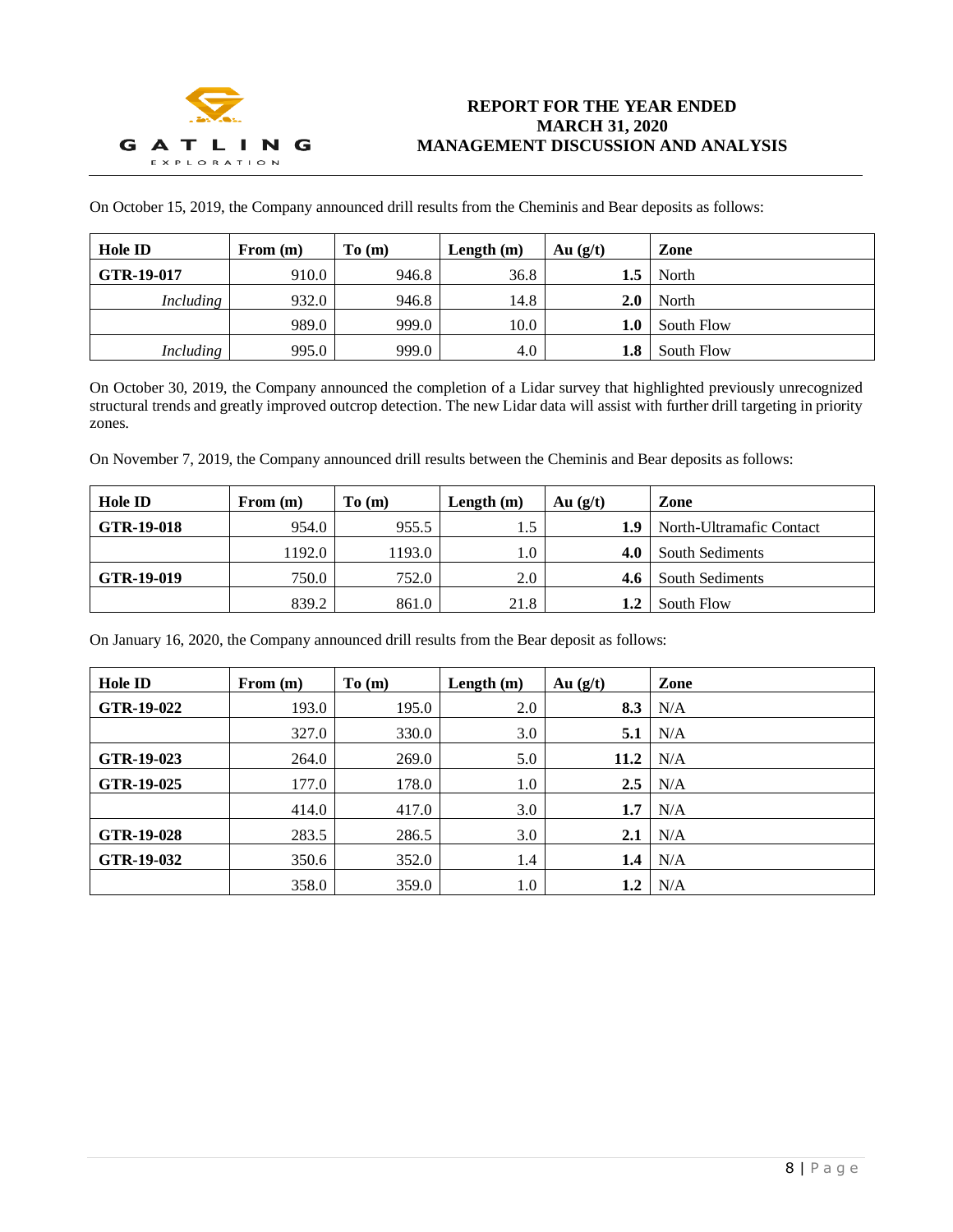

| Hole ID    | From $(m)$ | To(m) | Length $(m)$ | Au $(g/t)$ | Zone  |
|------------|------------|-------|--------------|------------|-------|
| GTR-19-024 | 81.0       | 85.0  | 4.0          | 11.9       | South |
| GTR-19-026 | 75.0       | 79.0  | 4.0          | 1.5        | South |
| GTR-19-027 | 72.0       | 81.0  | 9.0          | 3.5        | South |
| Including  | 72.0       | 77.0  | 5.0          | 5.4        | South |
| GTR-19-031 | 15.0       | 30.0  | 15.0         | 1.6        | South |
| GTR-19-033 | 67.0       | 78.0  | 11.0         | 1.9        | South |
| Including  | 71.0       | 75.0  | 4.0          | 3.1        | South |
| GTR-19-035 | 29.6       | 46.0  | 16.4         | 1.1        | South |
| GTR-19-037 | 120.0      | 122.0 | 2.0          | 2.5        | South |

On January 30, 2020, the Company announced drill results from the Fernland deposit as follows:

On February 12, 2020, the Company announced drill results from the Cheminis deposit as follows:

| <b>Hole ID</b>   | From $(m)$ | To(m) | Length $(m)$ | Au $(g/t)$ | Zone           |
|------------------|------------|-------|--------------|------------|----------------|
| GTR-19-034       | 264.0      | 266.0 | 2.0          | 7.7        | North          |
| GTR-19-039A      | 97.3       | 137.0 | 39.7         | 2.5        | South Volcanic |
| <i>Including</i> | 133.0      | 137.0 | 4.0          | 8.2        | South Volcanic |
| GTR-19-040       | 7.0        | 9.0   | 2.0          | 7.3        | South Volcanic |
|                  | 29.7       | 51.0  | 21.3         | 1.7        | South Volcanic |
|                  | 76.0       | 78.0  | 2.0          | 6.8        | South Volcanic |
|                  | 117.1      | 120.0 | 2.9          | 4.9        | South Volcanic |
|                  | 125.0      | 131.0 | 6.0          | 6.1        | Ultramafic     |
| <i>Including</i> | 125.0      | 128.0 | 3.0          | 9.6        | Ultramafic     |
| GTR-19-041       | 22.0       | 23.0  | 1.0          | 8.1        | Ultramafic     |
|                  | 124.0      | 151.0 | 27.0         | 1.4        | South Volcanic |
|                  | 183.0      | 201.0 | 18.0         | 1.6        | South Volcanic |
| Including        | 197.0      | 201.0 | 4.0          | 3.8        | South Volcanic |

Hole GTR-19-034 has intersected a new area of mineralization near the existing mine infrastructure – newly named the "North Zone" – which indicates a secondary gold-bearing quartz vein system at the Cheminis zone. Gatling will be prioritizing the new North Zone for follow up.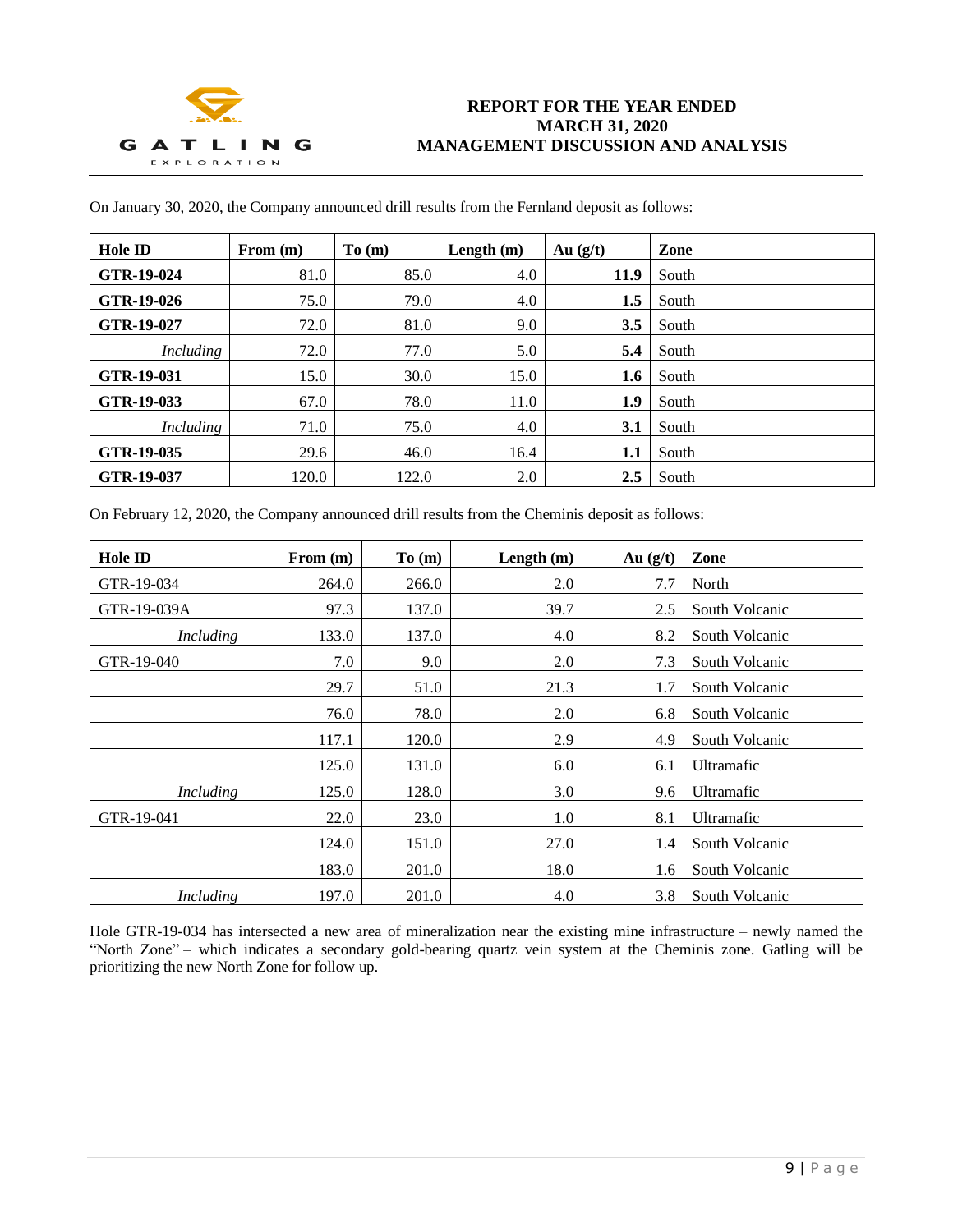

| On March 2, 2020, the Company announced drill results from the Kir Vit prospectus follows: |  |  |  |  |  |
|--------------------------------------------------------------------------------------------|--|--|--|--|--|
|--------------------------------------------------------------------------------------------|--|--|--|--|--|

| Hole ID          | From (m) | To $(m)$ | Length $(m)$ | Au $(g/t)$ | Lithology                                      |
|------------------|----------|----------|--------------|------------|------------------------------------------------|
| KV-19-01         | 99.0     | 100.5    | 1.5          | 1.2        | <b>Altered Syenite</b>                         |
|                  | 141.0    | 144.0    | 3.0          | 5.9        | Alteration Zone - Contact of Volcanics-Syenite |
| <b>Including</b> | 142.5    | 144.0    | 1.5          | 8.8        | Alteration Zone - Contact of Volcanics-Syenite |
|                  | 162.0    | 163.5    | 1.5          | 1.8        | <b>Altered Volcanics</b>                       |
| KV-19-02         | 314.0    | 315.0    | 1.0          | 1.2        | <b>Altered Syenite</b>                         |
| KV-19-03         | 180.0    | 181.0    | 1.0          | 1.1        | Mafic Volcanics                                |
| KV-19-04         | 227.0    | 229.0    | 2.0          | 1.2        | <b>Altered Syenite</b>                         |
|                  | 404.0    | 405.0    | 1.0          | 1.1        | <b>Mafic Volcanics</b>                         |
| KV-19-05         | 242.0    | 245.0    | 3.0          | 1.3        | <b>Altered Volcanics</b>                       |
| KV-19-06         | 91.0     | 92.0     | 1.0          | 1.1        | <b>Mafic Volcanics</b>                         |
| KV-19-08         | 43.0     | 44.0     | 1.0          | 1.2        | Conglomerate                                   |
|                  | 103.0    | 104.0    | 1.0          | 1.4        | Conglomerate                                   |
| KV-19-09         | 59.0     | 60.0     | 1.0          | 1.9        | Conglomerate                                   |
| KV-19-12         | 167.0    | 168.0    | 1.0          | 1.7        | <b>Altered Volcanics</b>                       |
| KV-19-13         | 220.0    | 221.0    | $1.0\,$      | 4.2        | <b>Altered Volcanics</b>                       |
| KV-19-14         | 10.0     | 19.0     | 9.0          | 1.1        | Altered Syenite                                |
| <b>Including</b> | 26.0     | 29.0     | 3.0          | 1.1        | <b>Altered Volcanics</b>                       |
| <b>Including</b> | 32.0     | 34.7     | 2.7          | 1.3        | <b>Altered Syenite</b>                         |
|                  | 49.0     | 53.0     | 4.0          | 1.0        | <b>Altered Volcanics</b>                       |
| <b>Including</b> | 51.0     | 52.0     | 1.0          | 3.6        | <b>Altered Volcanics</b>                       |
|                  | 108.0    | 109.0    | 1.0          | 1.4        | <b>Mafic Volcanics</b>                         |
|                  | 149.0    | 150.0    | 1.0          | 1.0        | Mafic Volcanics                                |
|                  | 220.0    | 225.0    | 5.0          | 2.5        | <b>Brecciated Volcanics</b>                    |
| <b>Including</b> | 223.0    | 225.0    | 5.0          | 2.5        | <b>Brecciated Volcanics</b>                    |
| KV-19-15         | 71.0     | 72.0     | 1.0          | 1.6        | Altered Ayenite                                |
| KV-19-16         | 211.0    | 214.0    | 3.0          | 5.1        | Conglomerate                                   |
| Including        | 211.0    | 213.0    | 2.0          | 6.5        | Conglomerate                                   |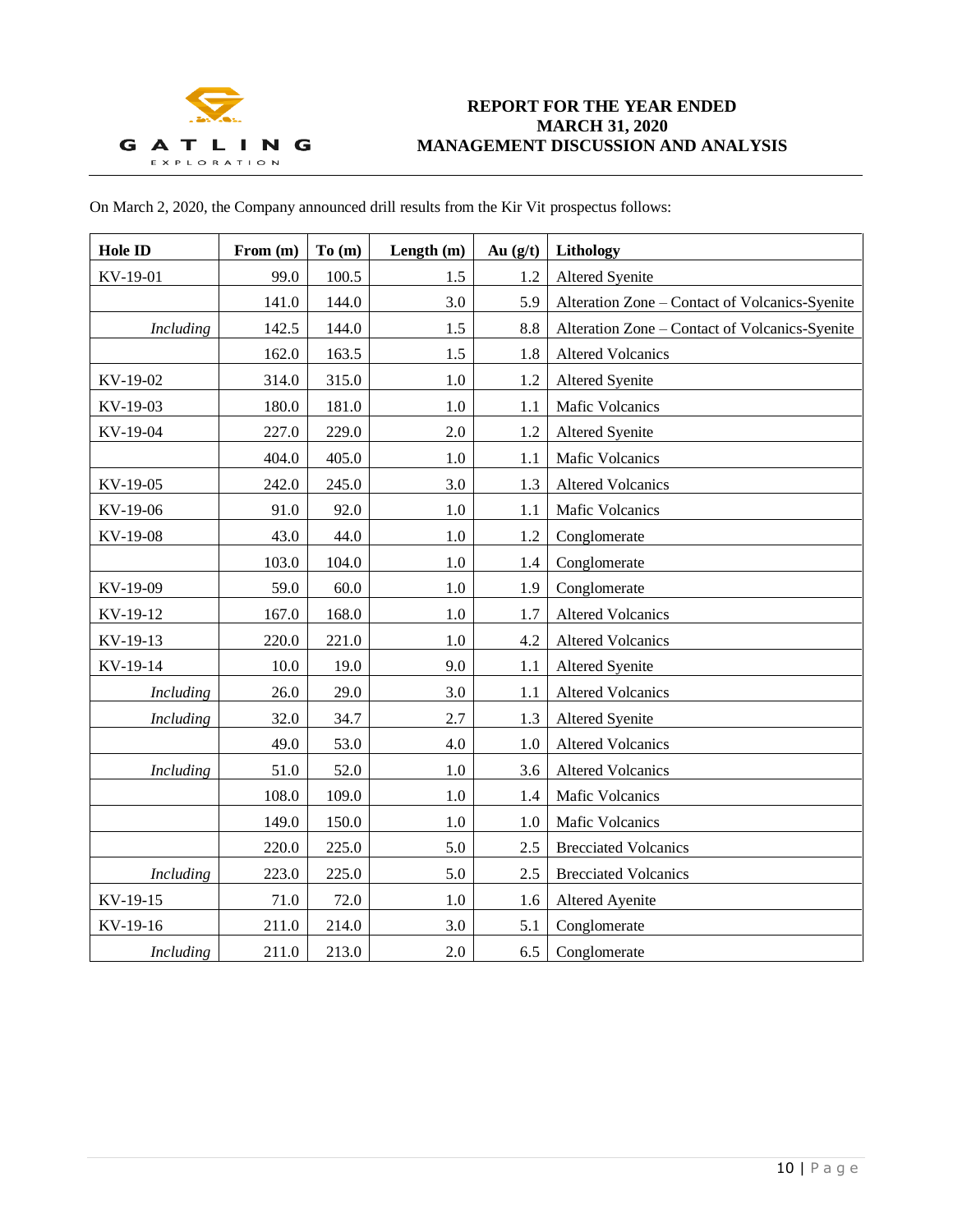

|  | On June 3, 2020, the Company announced drill results on the Bear deposit as follows: |  |
|--|--------------------------------------------------------------------------------------|--|
|  |                                                                                      |  |

| <b>Hole ID</b> | From $(m)$ | To(m) | Length $(m)$ | Au(g/t) | Zone                       |
|----------------|------------|-------|--------------|---------|----------------------------|
| GTR-20-049     | 447.0      | 449.8 | 2.8          | 2.0     | <b>South Volcanics</b>     |
| GTR-20-054     | 80.0       | 82.0  | 2.0          | 2.1     | <b>Ultramafics</b>         |
| GTR-20-057     | 193.5      | 195.0 | 1.5          | 8.4     | <b>Ultramafics</b>         |
|                | 99.0       | 102.0 | 3.0          | 85.1    | <b>North Volcanics</b>     |
| GTR-20-059     | 226.5      | 232.5 | 6.0          | 2.1     | <b>Ultramafics</b>         |
|                | 267.8      | 279.9 | 12.1         | 1.5     | <b>Ouartz Flooded Zone</b> |

## **SELECTED QUARTERLY INFORMATION**

Results for the seven most recently completed quarters are summarized below.

| <b>For the Quarter Periods Ending</b> | March 31,<br>2020 | December 31,<br>2019 | September 30,<br>2019 | <b>June 30,</b><br>2019 |
|---------------------------------------|-------------------|----------------------|-----------------------|-------------------------|
| Total revenue                         | Nil               | Nil                  | Nil                   | Nil                     |
| Loss for the period                   | (2,085,816)       | (3,197,519)          | (2,807,555)           | (1,822,074)             |
| Basic and diluted loss per share      | (0.04)            | (0.07)               | (0.06)                | (0.04)                  |
| Total assets                          | 929,089           | 2,094,848            | 5,214,482             | 7,982,622               |
| Total non-current liabilities         | 251,567           | 290,651              | 328,586               | 363,939                 |
| Dividends                             | Nil               | Nil                  | Nil                   | Nil                     |

| <b>For the Quarter Periods Ending</b> | March 31,<br>2019 | December 31,<br>2018 | September 30,<br>2018 |
|---------------------------------------|-------------------|----------------------|-----------------------|
| Total revenue                         | Nil               | Nil                  | Nil                   |
| Loss for the period                   | (1,504,101)       | (1,539,607)          | (2,425,078)           |
| Basic and diluted loss per share      | (0.03)            | (0.04)               | (0.48)                |
| Total assets                          | 8.652.505         | 9,855,845            | 6,967,097             |
| Total non-current liabilities         | Nil               | Nil                  | Nil                   |
| Dividends                             | Nil               | Nil                  | Nil                   |

## **OPERATIONS**

During the three months ended March 31, 2020, the Company reported a net loss of \$2,085,816 (2019 - \$1,504,101). Expenses for the three months ended March 31, 2020 were as follows:

- Consulting fees of \$161,560 (2019 \$141,150) increased due to the use of more consultants than in the comparative period;
- Depreciation of \$38,357 (2019 \$50) related to depreciation of computer equipment, equipment and leasehold improvements, as well as the Company's right-of-use ("ROU") asset, which did not exist in the comparative period;
- Exploration and evaluation expenditures increased to \$1,499,433 (2019 \$630,205) due to more drilling on the Larder Lake Project than in the comparative period;
- Lease interest accretion increased to \$12,159 (2019 \$nil) due to accretion on the lease obligation for the Company's office lease, which began on April 1, 2019;
- Management fees of \$45,000 (2019 \$45,000) were comparable to the comparative period;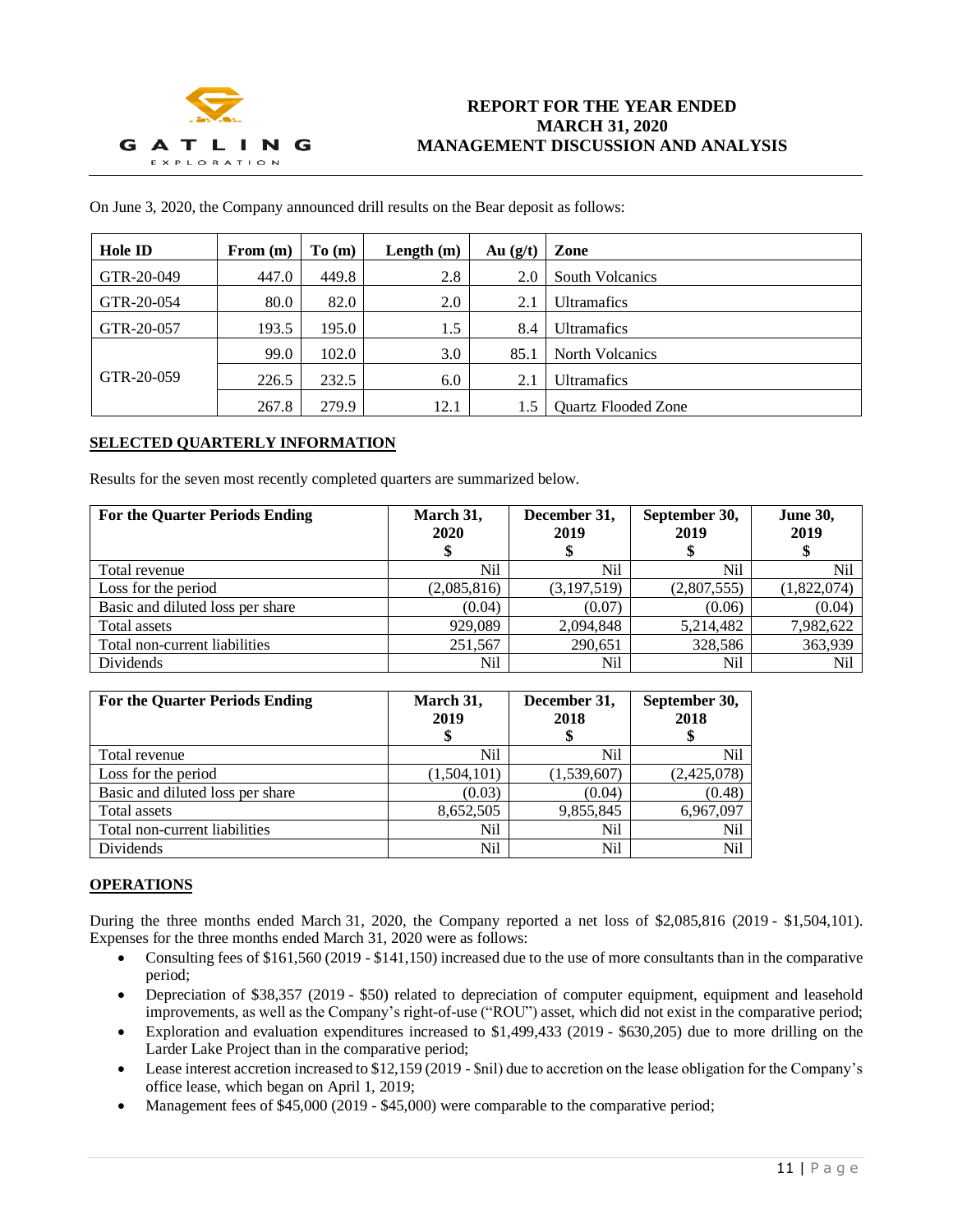

- Office and general of \$75,705 (2019 \$101,456) decreased due to timing of expenses;
- Professional fees decreased to \$64,734 (2019 \$74,113) due mostly to higher legal fees in the prior period;
- Rent recovery of \$7,871 (2019 rent expense of \$30,274) as a result of an increase in rental recoveries from sharing office space and a high proportion of office rental costs being capitalized as a ROU asset;
- Share-based payments of \$nil (2019 \$393,251) were lower due to the Company not issuing any options in the current period;
- Shareholder communications and investor relations increased to \$116,809 (2019 \$54,792) due to more promotion in the current period;
- Transfer agent and filing fees of \$15,091 (2019 \$28,270) decreased from the comparative period, due to initial filing and listing costs on the OTC Exchange in the comparative period;
- Travel of \$71,208 (2019 \$146,395) related to conferences and to the Company's exploration sites, which decreased due to timing of expenses;
- Other income of  $\sinh(2019 \frac{994,975}{2})$  relates to the reduction of other liability (which reflects the premium paid by investors on the Company's October 2018 flow-through share grant) upon completion of qualifying exploration expenditures by the Company; and
- Interest income of \$930 (2019 \$46,424) decreased, as term deposits were redeemed near the beginning of the current period.

During the year ended March 31, 2020, the Company reported a net loss of \$9,912,964 (241 days ended March 31, 2019 - \$5,468,786). Expenses for the year ended March 31, 2020 were as follows:

- Consulting fees of \$627,612 (241 days ended March 31, 2019 \$262,847) increased, as the Company only started using consultants in the latter portion of fiscal 2019;
- Depreciation of \$166,778 (241 days ended March 31, 2019 \$50) related to depreciation of equipment, as well as the Company's ROU asset, which did not exist in the comparative period;
- Exploration and evaluation costs increased to \$7,349,084 (241 days ended March 31, 2019 \$3,144,903) related to higher exploration activity on the Larder Lake Project in the current period;
- General exploration of \$79,110 (241 days ended March 31, 2019 \$nil) was only incurred in 2020;
- Lease interest accretion increased to \$54,422 (241 days ended March 31, 2019 \$nil) due to accretion on the lease obligation for the Company's office lease, which began on April 1, 2019;
- Management fees decreased to \$230,000 (241 days ended March 31, 2019 \$290,000) as a result of higher management fees being charged in the comparative period;
- Office and general increased to \$228,723 (241 days ended March 31, 2019 \$119,191), as activity commenced later in the comparative period;
- Professional fees increased to \$217,834 (241 days ended March 31, 2019 \$167,743) due to more activity requiring legal and CFO fees, as well as audit costs;
- Rent decreased to a recovery of \$3,484 (241 days ended March 31, 2019 expense of \$39,274) as a result of an increase in rental recoveries from sharing office space and a high proportion of office rental costs being capitalized as a ROU asset;
- Share-based payments of \$176,204 (241 days ended March 31, 2019 \$1,265,689) were lower due to the Company issuing a lower number of options during the current period;
- Shareholder communications and investor relations increased to \$859,335 (241 days ended March 31, 2019 \$116,024) due to more promotional activity in the current period;
- Transfer agent and filing fees of \$57,866 (241 days ended March 31, 2019 \$81,055) decreased from the comparative period, due to initial filing and listing costs in the comparative period;
- Travel of \$349,104 (241 days ended March 31, 2019 \$153,842) related to conferences and to the Company's exploration sites, which increased due to more exploration activity and promotion in the current period;
- Other income of \$418,533 (241 days ended March 31, 2019 \$100,962) relates to the reduction of other liability (which reflects the premium paid by investors on the Company's October 2018 flow-through share grant) upon completion of qualifying exploration expenditures by the Company;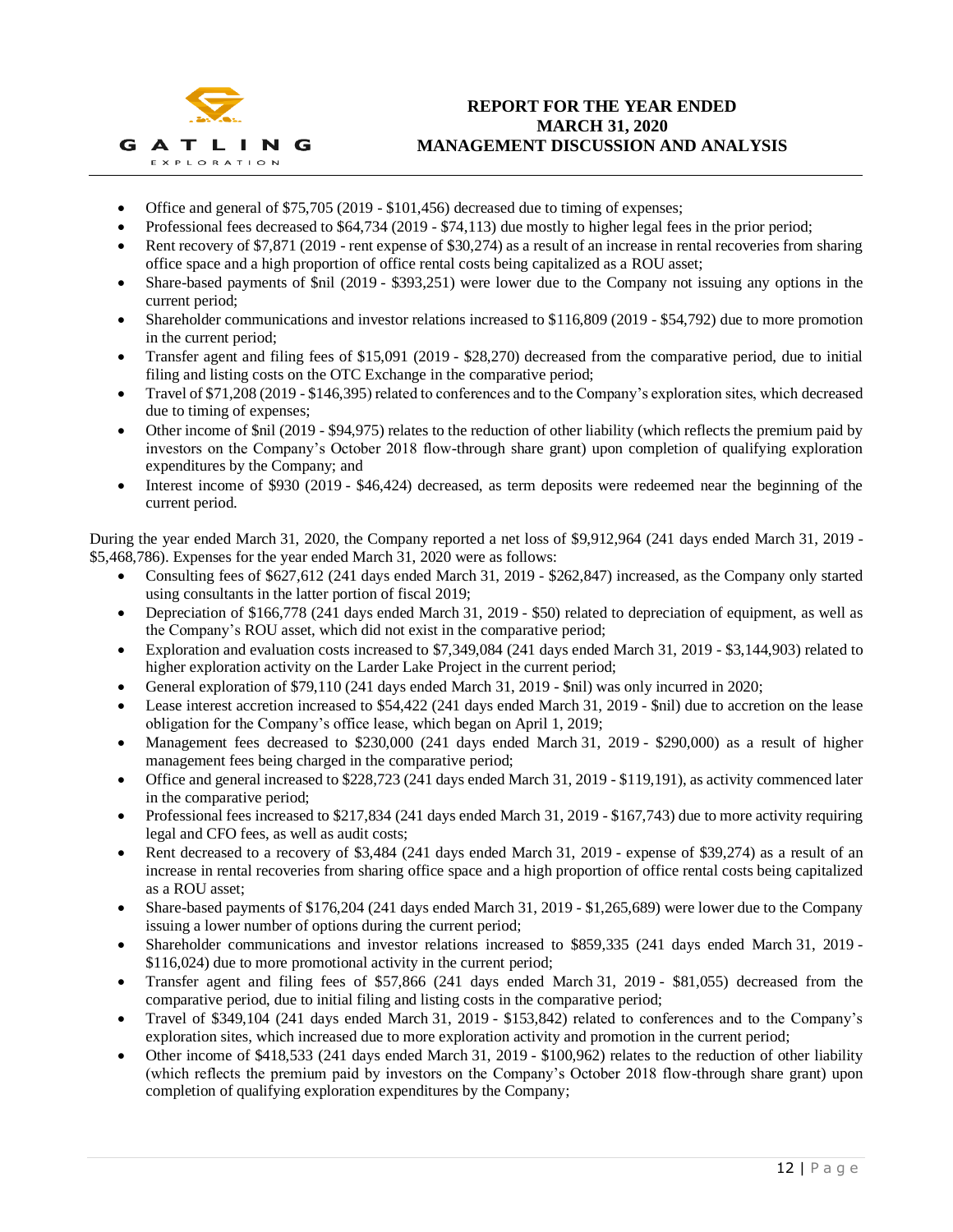

- Part XII.6 tax increased to \$25,734 (241 days ended March 31, 2019 \$nil) as a result of using the Look-back Rule to renounce exploration expenditures in relation to its flow-through grant; and
- Interest income of \$84,844 (241 days ended March 31, 2019 \$71,414) increased, as term deposits were only utilized part way through the comparative period.

## **LIQUIDITY AND CAPITAL RESOURCES**

The Company's cash and cash equivalents at March 31, 2020 was \$23,813 (March 31, 2019 - \$8,003,294). The working capital deficit was \$1,224,759 at March 31, 2020 (March 31, 2019 - working capital of \$7,967,379).

On November 26, and 30, 2018, the Company closed private placements for gross proceeds of \$3,463,298 in two tranches. The Company issued 11,544,328 flow-through common shares of the Company at a price of \$0.30. The underwriters received 500,000 common shares valued at \$185,000. Additional share issue costs of \$18,916 were incurred.

Other liabilities of \$nil at March 31, 2020 (2019 - \$418,533) represent the remaining premium on flow-through share expenditures, and is not a cash liability. At March 31, 2020, the Company did not have any remaining commitment to incur exploration expenditures in relation to its November 2018 flow-through share financings (2019 - \$2,790,219).

On July 20, 2020, the Company closed a private placement for total gross proceeds of \$3,790,000. The Company issued 4,050,000 flow-through common shares of the Company at a price of \$0.30 per flow-through common share for gross proceeds of \$1,215,000 and 10,300,000 common shares of the Company at a price of \$0.25 per common share for gross proceeds of \$2,575,000.

The Company will need to obtain additional financing during the period to end March 31, 2021 in order to continue exploration activity and for general working capital purposes.

## **COMMITMENTS**

The Company has entered into agreements with officers and directors that include termination and change of control clauses. In the case of termination without cause, the officers and directors are entitled to an amount equal to a multiple (ranging from one to two times) the annual base fee payable. In the case of a change of control, the officers and directors are entitled to an amount equal to a multiple (ranging from one to three times) the sum of the annual base fee and minimum incentive fee payable. As at March 31, 2020, the total annual base fee of the officers and directors under the agreements is \$540,000 and the total annual minimum incentive fee is \$60,000.

The Company has entered into an office sublease agreement that commenced March 1, 2019 and expires August 30, 2022 with basic rent per fiscal year approximately as follows:

| Fiscal 2021 | \$<br>186,000 |
|-------------|---------------|
| Fiscal 2022 | 190,000       |
| Fiscal 2023 | 80,000        |
|             | \$<br>456,000 |

## **TRANSACTIONS WITH RELATED PARTIES**

These amounts of key management compensation are included in the amounts shown on the statements of comprehensive loss: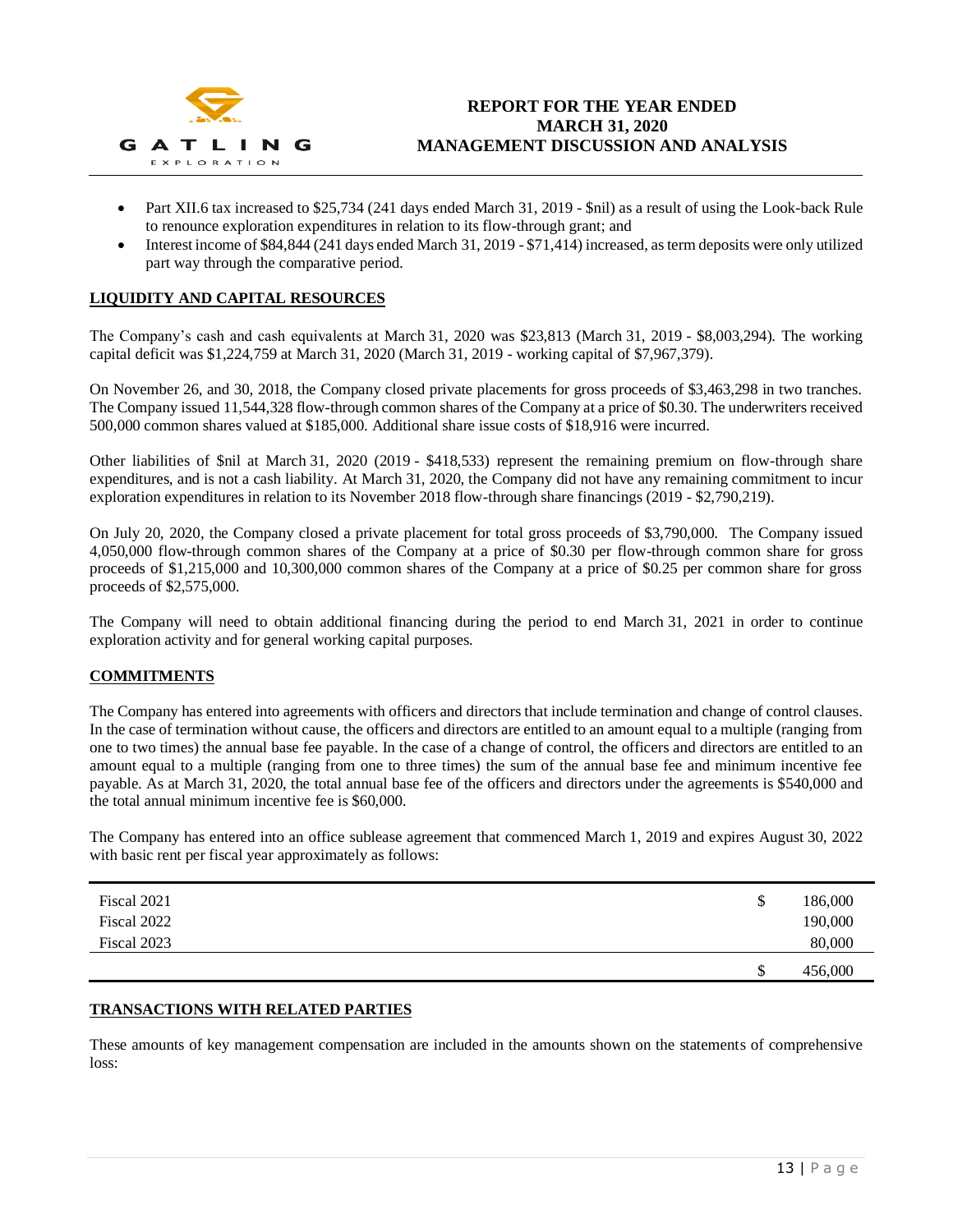

|                                                                                                                                                          | Year<br><b>Ended</b><br>March 31,<br><b>2020</b> |   | 241 Days<br><b>Ended</b><br>March 31,<br>2019 |
|----------------------------------------------------------------------------------------------------------------------------------------------------------|--------------------------------------------------|---|-----------------------------------------------|
| Short-term compensation (consulting fees, exploration and evaluation<br>expenditures, management fees and professional fees)<br>Share-based compensation | 800,000<br>66,352                                | S | 530,000<br>735,834                            |
|                                                                                                                                                          | 866.352                                          |   | 1,265,834                                     |

During the year ended March 31, 2020, short-term compensation to related parties consisted of:

- \$205,000 (2019 \$190,000) in management fees paid to the CEO;
- \$205,000 (2019 \$190,000) in exploration and evaluation expenditures and management fees paid to the COO;
- \$105,000 (2019 \$70,000) in professional fees paid to the CFO;
- $$105,000 (2019 $70,000)$  in consulting fees paid to a director;
- \$120,000 (2019 \$10,000) in exploration and evaluation expenditures paid to the VP Exploration; and
- \$60,000 (2019 \$nil) in consulting fees to the Chairman.

Transactions with related parties are included in the amounts shown on the statements of comprehensive loss as follows:

|                                                                         | Year<br><b>Ended</b><br>March 31,<br>2020 | 241 Days<br><b>Ended</b><br>March 31,<br>2019 |
|-------------------------------------------------------------------------|-------------------------------------------|-----------------------------------------------|
| Related company controlled by officer and director (consulting fees and |                                           |                                               |
| office and general)                                                     | 120,000                                   | 60,000                                        |
| Related companies with common officers and directors (rent recovery)    | 116,000                                   | 15,000                                        |

As at March 31, 2020, the Company had receivables of \$15,750 (2019 - \$nil) related to office rent recovery from companies with common officers and directors.

As at March 31, 2020, the Company had prepaid expenses of \$7,500 (2019 - \$11,300) related to exploration expenses with a company controlled by a member of key management.

As at March 31, 2020, the Company had accounts payable of \$62,500 (2019 - \$nil) with companies controlled by officers and directors and \$10,575 (2019 - \$31,257) related to shared office and administrative expenses with a company controlled by an officer and director.

## **EVENTS OCCURRING AFTER THE REPORTING DATE**

See **"Liquidity and Capital Resources"** for July 20, 2020 private placement.

On July 22, 2020, the Company granted 1,900,000 stock options exercisable at a price of \$0.34 per share for a period of three years to directors, officers and consultants.

## **RISKS AND UNCERTAINTIES**

The Company, and the securities of the Company, should be considered a highly speculative investment. The following risk factors should be given special consideration when evaluating an investment in any of the Company's securities.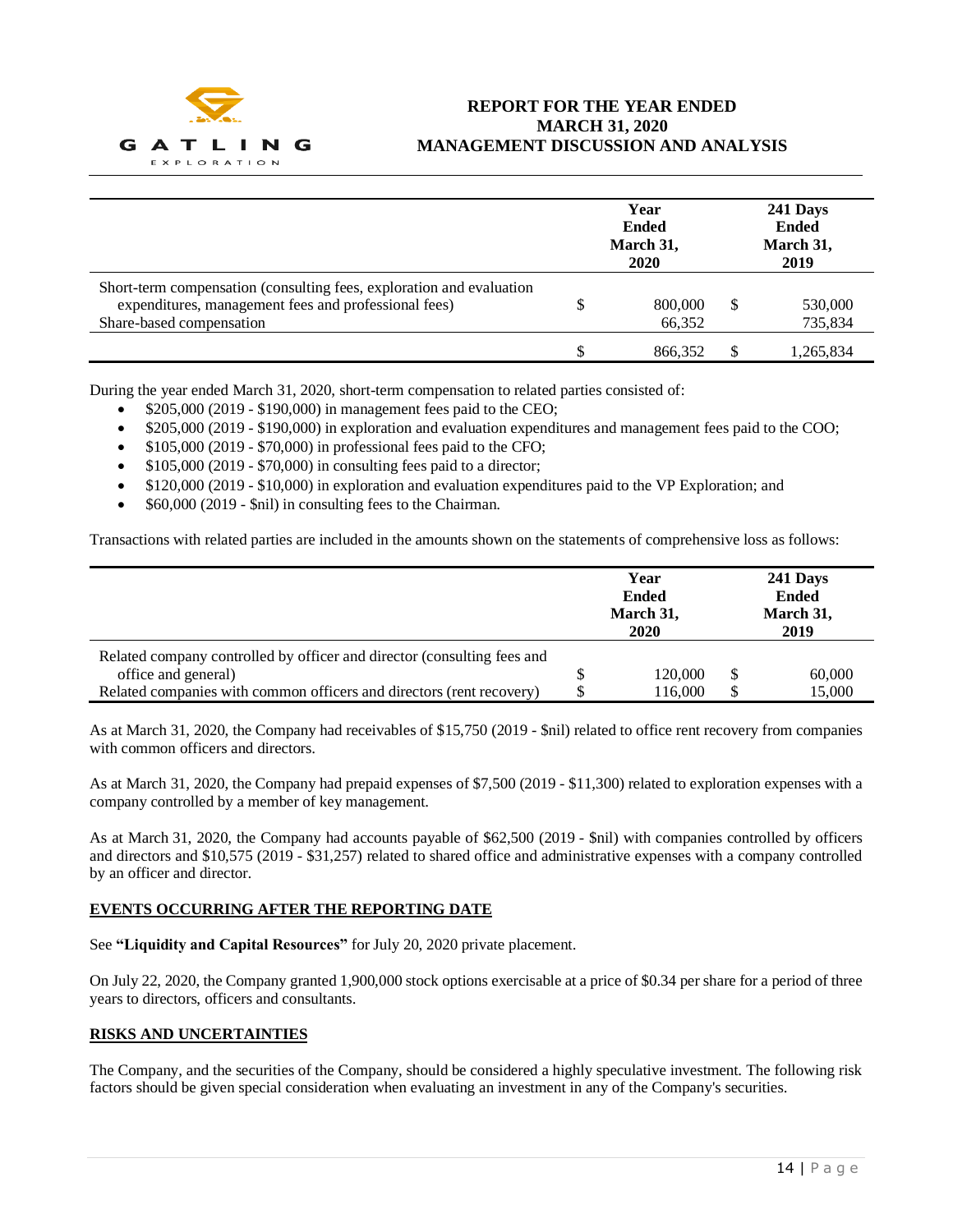

There are a number of outstanding securities and agreements pursuant to which common shares of the Company may be issued in the future. This will result in further dilution to the Company's shareholders.

The Company has a very limited history of operations, is in the early stage of development, and has received no revenues other than insignificant interest revenues following its transition to a mineral exploration and development company. As such, the Company is subject to many risks common to such enterprises. There can be no assurance that the Company will be able to obtain adequate financing in the future or, if available, that the terms of such financing will be favourable. The Company does not anticipate paying any dividends in the near future.

Although the Company has taken steps to verify the title to mineral properties in which it has acquired an interest, no assurance whatsoever can be given that the Company's interests may not be challenged by third parties. If challenged, and if the challenge is sustained, it will have an adverse effect on the business of the Company. Title to mineral properties may be subject to unregistered prior agreements or transfers and may also be affected by undetected defects or the rights of indigenous peoples.

Environmental legislation is becoming increasingly stringent and costs and expenses of regulatory compliance are increasing. The impact of new and future environmental legislation on the Company's operations may cause additional expenses and restrictions. If the restrictions adversely affect the scope of exploration and development on the mineral properties, the potential for production on the properties may be diminished or negated.

The exploration of mineral properties involves significant risks, which even experience, knowledge and careful evaluation may not be able to avoid. The price of metals has fluctuated widely, particularly in recent years, as it is affected by numerous factors that are beyond the Company's control, including international economic and political trends, expectations of inflation or deflation, currency exchange fluctuations, interest rate fluctuations, global or regional consumptive patterns, speculative activities and increased production due to new extraction methods. The effect of these factors on the price of metals, and therefore, the economic viability of the Company's interests in the mineral properties cannot be accurately predicted. Furthermore, changing conditions in the financial markets, and Canadian income tax legislation may have a direct impact on the Company's ability to raise funds for exploration expenditures. A drop in the availability of equity financings will likely impede spending. As a result of all these significant risks, it is quite possible that the Company may lose its investments in the Company's mineral property interests.

## **CAPITAL DISCLOSURES**

The Company's objectives when managing capital are to identify, pursue and complete the exploration and development of mineral properties, to maintain financial strength, to protect its ability to meet its ongoing liabilities, to continue as a going concern, to maintain creditworthiness and to maximize returns for shareholders over the long term. The Company does not have any externally imposed capital requirements to which it is subject. Capital of the Company comprises shareholders' equity.

The Company manages the capital structure and makes adjustments to it in light of changes in economic conditions and the risk characteristics of the underlying assets. To maintain or adjust the capital structure, the Company may attempt to issue new shares. The Company's investment policy is to invest its cash in financial instruments at high credit quality financial institutions with terms to maturity selected with regard to the expected timing of expenditures from continuing operations. The Company's overall strategy remains unchanged from the prior period.

## **FINANCIAL INSTRUMENTS AND RISKS**

As at March 31, 2020, the Company's financial instruments consist of cash and cash equivalents, receivables, accounts payable and accrued liabilities, and lease obligation. The carrying values of these financial instruments approximate their fair values.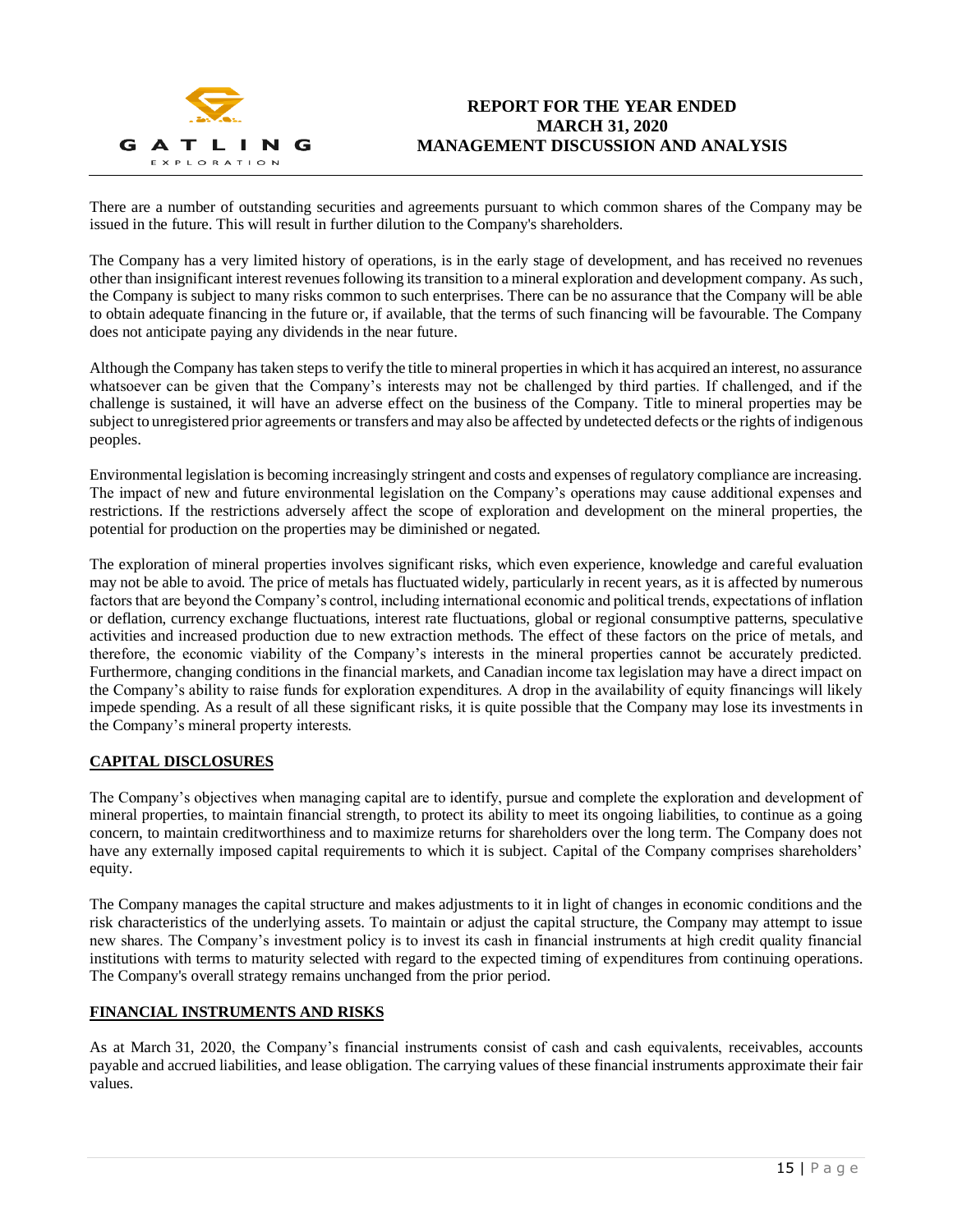

## **Fair value**

The Company classifies its fair value measurements in accordance with an established hierarchy that prioritizes the inputs in valuation techniques used to measure fair value as follows:

- Level 1 Unadjusted quoted prices in active markets for identical assets or liabilities.
- Level 2 Inputs other than quoted prices that are observable for the asset or liability either directly or indirectly.
- Level 3 Inputs that are not based on observable market data.

The following table sets forth the Company's financial assets measured at fair value by level within the fair value hierarchy:

| <b>March 31, 2020</b>     | <b>Level 1</b> | Level 2                        | Level 3                        | <b>Total</b> |
|---------------------------|----------------|--------------------------------|--------------------------------|--------------|
| Cash and cash equivalents | 23.813         | $\overline{\phantom{a}}$       | $\overline{\phantom{a}}$       | 23.813       |
|                           |                |                                |                                |              |
| <b>March 31, 2019</b>     | <b>Level 1</b> | Level 2                        | Level 3                        | <b>Total</b> |
| Cash and cash equivalents | \$ 8,003,294   | \$<br>$\overline{\phantom{0}}$ | $\overline{\phantom{0}}$<br>۰Π | \$ 8,003,294 |

#### **Credit risk**

Credit risk is the risk that one party to a financial instrument will cause a financial loss for the other party by failing to discharge an obligation. The Company manages credit risk, in respect of cash and cash equivalents, by placing at major Canadian financial institutions. The Company has minimal credit risk. Of the receivables balance, \$178,964 (2019 - \$91,622) is owing from the Canada Revenue Agency.

### **Market risk**

Market risk is the risk that changes in market prices, such as foreign exchange rates and interest rates, will affect the Company's income or the value of its holdings of financial instruments. The objective of market risk management is to manage and control market risk exposures within acceptable parameters, while optimizing the return on capital.

*Currency risk* – The Company has no funds held in a foreign currency and only a small amount of its accounts payable and accrued liabilities is denominated in US dollars. A fluctuation in the exchanges rates between the Canadian and US dollars of 10% would result in a nominal change to the Company's accounts payable and accrued liabilities and foreign exchange gain or loss. The Company does not use any techniques to mitigate currency risk.

*Interest rate risk* – Interest rate risk is the risk that future cash flows will fluctuate as a result of changes in market interest rates. Interest earned on cash and cash equivalents is at nominal interest rates, and therefore, the Company does not consider interest rate risk to be significant. The Company has no interest-bearing financial liabilities.

*Other price risk* – Other price risk is the risk that the fair value or future cash flows of a financial instrument will fluctuate due to changes in market prices, other than those arising from interest rate risk. The Company is not exposed to significant other price risk.

## **Liquidity risk**

Liquidity risk is the risk that the Company will not be able to meet its financial obligations as they fall due. The Company's approach to managing liquidity is to ensure, as far as possible, that it will always have sufficient liquid funds to meet its liabilities when due, under both normal and stressed conditions, without incurring unacceptable losses or risking damage to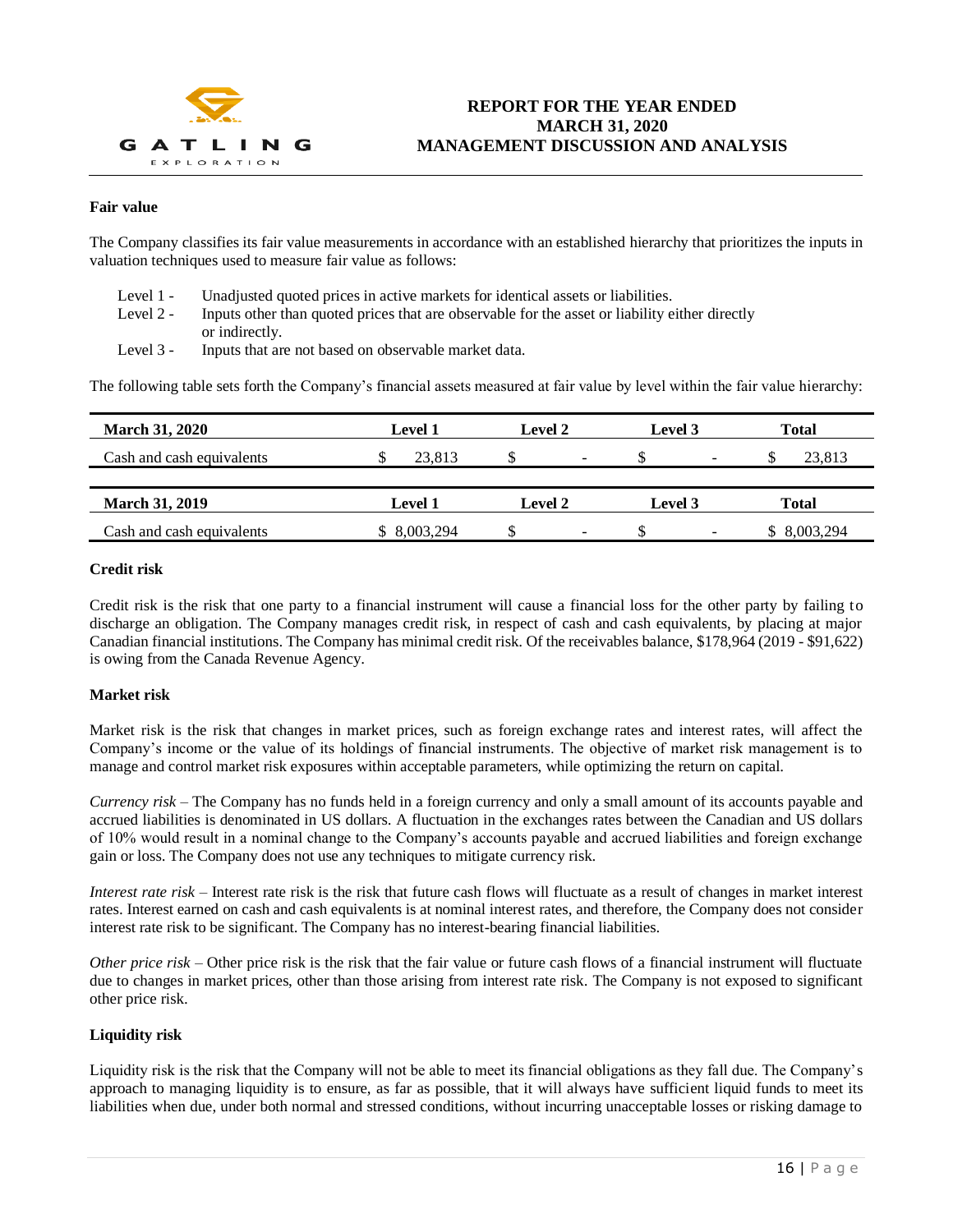

the Company's reputation. The contractual financial liabilities of the Company as of March 31, 2020 equal \$1,874,931 (2019 - \$529,292); \$1,623,364 (2019 - \$110,759) of the liabilities presented as accounts payable and lease obligation – current portion are due within one year of the reporting date.

## **CRITICAL ACCOUNTING ESTIMATES AND JUDGMENTS**

## **Title to mineral property interests**

Although the Company has taken steps to verify title to mineral properties in which it has an interest, these procedures do not guarantee the Company's title. Such properties may be subject to prior agreements or transfers and title may be affected by undetected defects.

## **Income taxes**

Significant judgment is required in determining the provision for income taxes. There are many transactions and calculations undertaken during the ordinary course of business for which the ultimate tax determination is uncertain. The Company recognizes liabilities and contingencies for anticipated tax audit issues based on the Company's current understanding of the tax law. For matters where it is probable that an adjustment will be made, the Company records its best estimate of the tax liability, including the related interest and penalties in the current tax provision. Management believes they have adequately provided for the probable outcome of these matters; however, the final outcome may result in a materially different outcome than the amount included in the tax liabilities.

In addition, the Company recognizes deferred tax assets relating to tax losses carried forward to the extent that it is probable that taxable profit will be available against which a deductible temporary difference can be utilized. This is deemed to be the case when there are sufficient taxable temporary differences relating to the same taxation authority and the same taxable entity that are expected to reverse in the same year as the expected reversal of the deductible temporary difference, or in years into which a tax loss arising from the deferred tax asset can be carried back or forward. However, utilization of the tax losses also depends on the ability of the taxable entity to satisfy certain tests at the time the losses are recouped.

#### **Going concern risk assessment**

The Company's ability to continue its operations and to realize assets at their carrying values is dependent upon its ability to fund its existing acquisition and exploration commitments on its exploration and evaluation assets when they come due, which would cease to exist if the Company decides to terminate its commitments, and to cover its operating costs. The Company may be able to generate working capital to fund its operations by the sale of its exploration and evaluation projects or raising additional capital through equity markets. However, there is no assurance it will be able to raise funds in the future. These financial statements do not give effect to any adjustments required to realize its assets and discharge its liabilities in other than the normal course of business and at amounts different from those reflected in the accompanying financial statements.

### **Decommissioning liabilities**

Rehabilitation provisions have been created based on the Company's internal estimates. Assumptions, based on the current economic environment, have been made which management believes are a reasonable basis upon which to estimate the future liability. These estimates take into account any material changes to the assumptions that occur when reviewed regularly by management. Estimates are reviewed annually and are based on current regulatory requirements. Significant changes in estimates of contamination, restoration standards and techniques will result in changes to provisions from year to year. Actual rehabilitation costs will ultimately depend on future market prices for the rehabilitation costs that will reflect the market condition at the time the rehabilitation costs are actually incurred.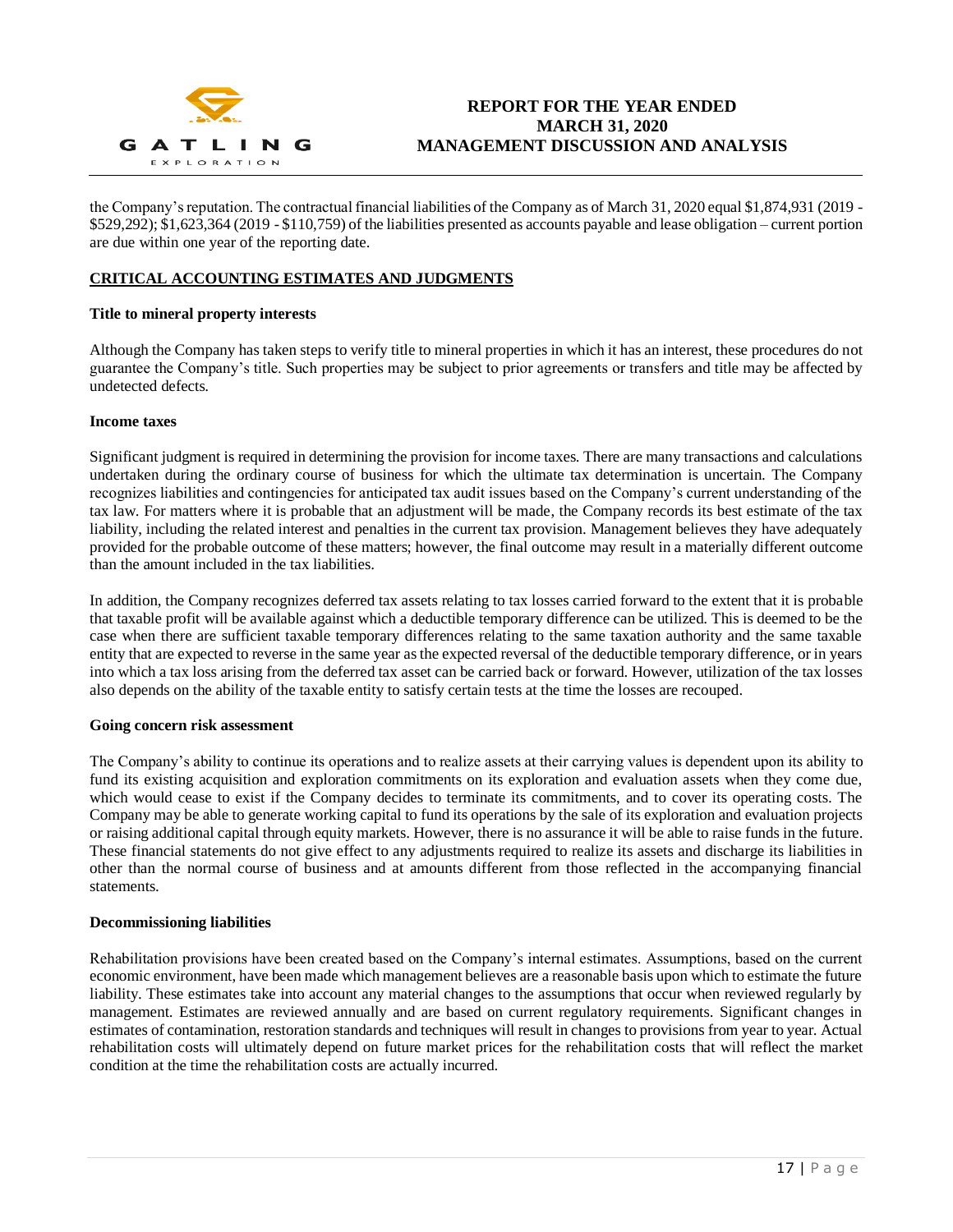

The final cost of the currently recognized rehabilitation provisions may be higher or lower than currently provided for. As at March 31, 2020, the Company has no known rehabilitation requirements, and accordingly, no provision has been made.

### **Fair value of stock options granted**

The Company uses the Black-Scholes option pricing model to value the stock options granted during the year. The Black-Scholes model was developed for use in estimating the fair value of traded options that have no vesting restrictions and are fully transferable. The model requires management to make estimates that are subjective and may not be representative of actual results. Changes in assumptions can materially affect estimates of fair values.

#### **Leases**

Lease obligations that are recognized at March 31, 2020 have been estimated using a 12% discount rate based on the cost of borrowing for debt instruments of comparable terms for companies with a comparable investment grade to the Company. This rate represents the rate that the Company would incur to obtain the funds necessary to purchase an asset of a similar value, with similar payment terms and security in a similar economic environment.

## **NEW ACCOUNTING STANDARD ADOPTED DURING THE YEAR**

### **Initial adoption**

On April 1, 2019, the Company adopted IFRS 16 *Leases*, which specifies how an IFRS reporter will recognize, measure, present and disclose leases. The standard provides a single lessee accounting model, requiring lessees to recognize assets and liabilities for all leases unless the lease term is twelve months or less or the underlying asset has a low value. Lessors continue to classify leases as operating or finance, with IFRS 16's approach to lessor accounting substantially unchanged from its predecessor, International Accounting Standard 17 *Leases*. The standard was issued in January 2016 and is effective for annual periods beginning on or after January 1, 2019.

The Company has elected to apply IFRS 16 using a modified retrospective approach, which does not require the restatement of prior period financial information. Modified retrospective application recognizes the cumulative effect of IFRS 16 as an adjustment to opening deficit at April 1, 2019 and applies the standard prospectively. The Company has determined that at April 1, 2019, adoption of IFRS 16 resulted in the recognition of a ROU asset of \$525,030 and a lease obligation of \$525,030, of which \$171,795 is the current portion.

On transition to IFRS 16 under the modified retrospective approach, lease payments are discounted using the Company's incremental borrowing rate as of April 1, 2019. The Company used an estimated incremental borrowing rate of 12% to measure the present value of the future lease payments on April 1, 2019.

#### **Ongoing recognition and measurement**

On the date that the leased asset becomes available for use, the Company recognizes a ROU asset and a corresponding lease obligation. Interest expense associated with the lease obligation is charged to the statement of income/loss over the lease period with a corresponding increase to the lease obligation. The lease obligation is reduced as payments are made against the principal portion of the lease. The ROU asset is depreciated over the shorter of the asset's useful life and the lease term on a straight-line basis. Depreciation of the ROU asset is recognized depreciation expense.

ROU assets and lease obligations are initially measured on a present value basis. Lease obligations are measured as the net present value of the lease payments, which may include: fixed lease payments, variable lease payments that are based on an index or a rate, and amounts expected to be payable under residual value guarantees and payments to exercise an extension or termination option, if the Company is reasonably certain to exercise either of those options. ROU assets are measured at cost, which is comprised of the amount of the initial measurement of the lease obligation, less any incentives received, plus